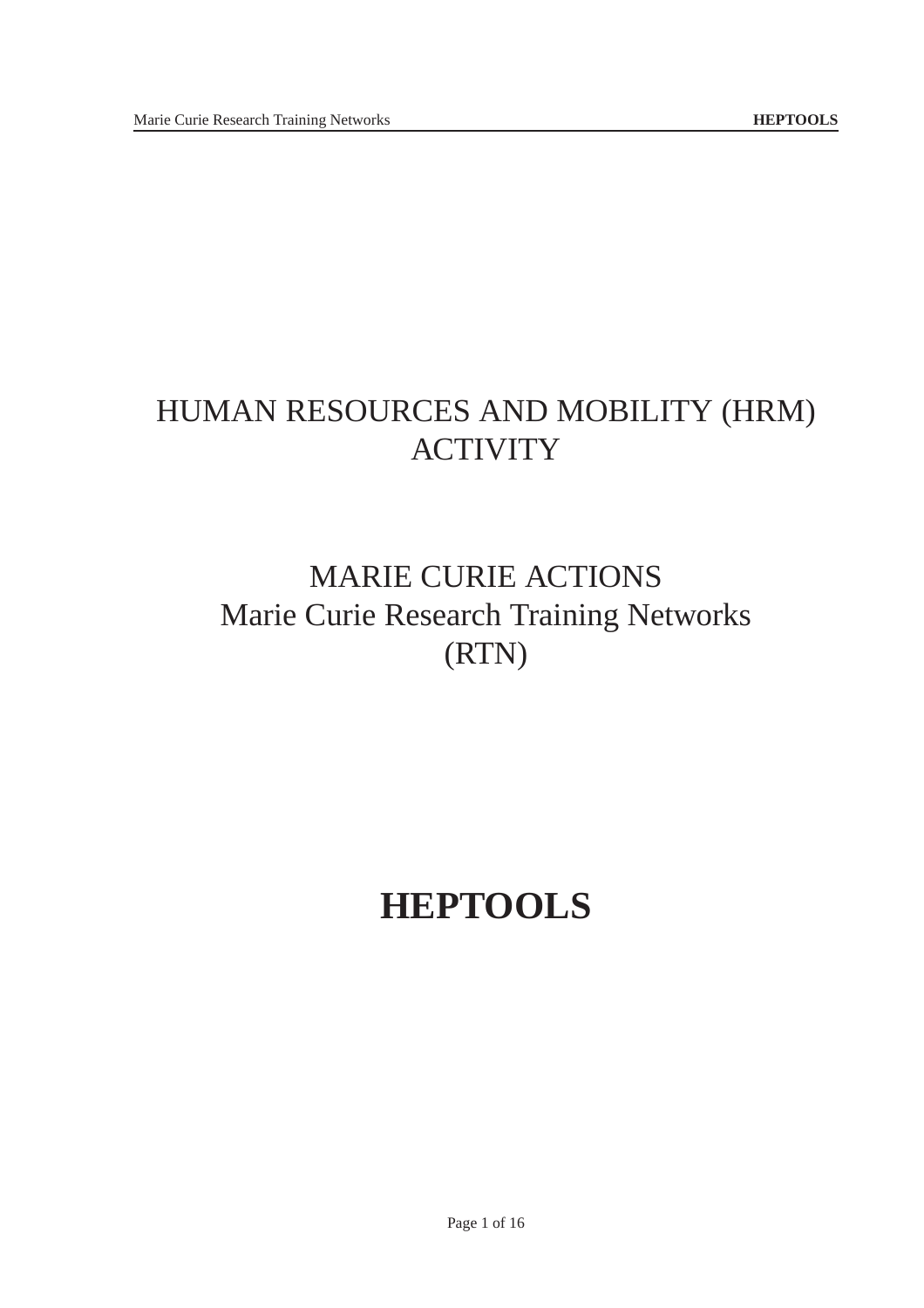## **Contents**

|                | 1 NCSR-D: Athens/Thessaloniki/Patras/Sofia                     | 3                       |
|----------------|----------------------------------------------------------------|-------------------------|
| $\overline{2}$ | IPPP: Durham/Cambridge/Edinburgh/Glasgow/Sheffield/Southampton | $\overline{\mathbf{4}}$ |
|                | 3 UGR: Granada/Barcelona/Cataluña/Madrid/Valencia/Zaragoza     | 5                       |
| 4              | <b>IFJ PAN: Cracow/Katowice/Warsaw</b>                         | 6                       |
| 5              | <b>IST: Lisbon</b>                                             | 7                       |
|                | 6 U-PSUD: Orsay/Montpellier/Annecy                             | 8                       |
|                | 7 MPG: Munich/Karlsruhe/Würzburg                               | 9                       |
|                | 8 RU: Nijmegen/NIKHEF/Leiden/Louvain-la-Neuve                  | 10                      |
|                | 9 INFN: Roma/Padova/Milano                                     | 11                      |
|                | 10 UTDFT: Torino                                               | 12                      |
|                | 11 HEPHY: Wien/Zagreb                                          | 13                      |
|                | 12 PSI: Paul Scherrer Institut/Zurich/ETH                      | 14                      |
|                | 13 DESY: Zeuthen/Aachen/Dresden/Freiburg/Hamburg               | 15                      |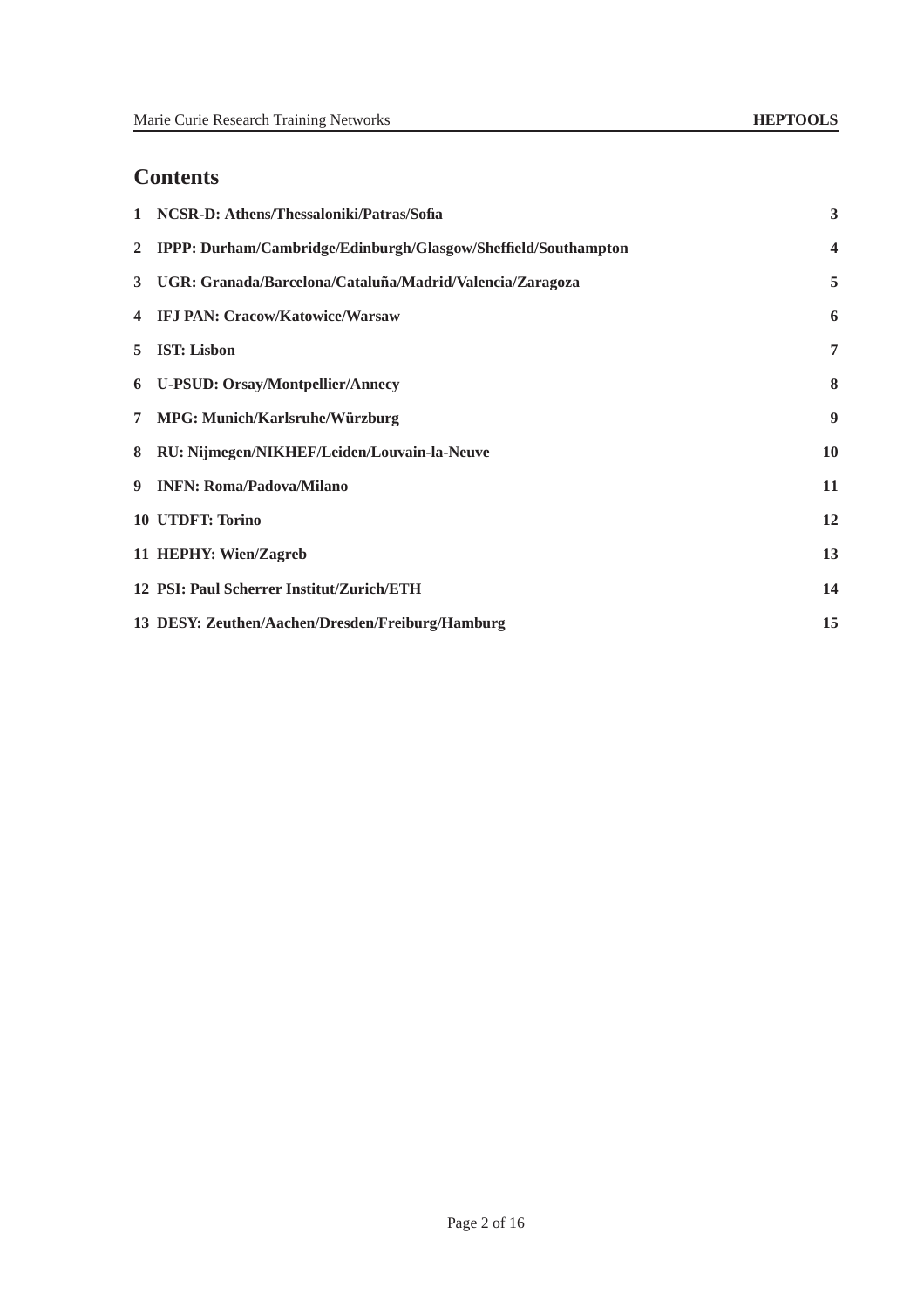## **1 NCSR-D: Athens/Thessaloniki/Patras/Sofia**

**Research expertise and proposed research:** The team is composed by researchers from the theoretical highenergy physics groups of the NCSR 'Democritos' (NCSR-D), the Aristotle University of Thessaloniki (AUTH), University of Athens (UoA), the Technical University of Athens (NTUA), the University of Patras (UoP) and the INRNE, Sofia.

The team has considerable expertise covering a wide range of modern particle physics. It includes the development of novel techniques for scattering-amplitude computations based on the recursive Dyson-Schwinger equations; the study of higher-order corrections in multi-fermion production processes; the description of multi-parton process in hadron colliders; the development of automatic Monte-Carlo tools for arbitrary scattering processes; the study of supersymmetric interactions and particle production, namely neutralino one-loop processes, relevant for LHC physics and Dark matter searches; calculations of LSP relic abundances; CP violation in SUSY models and implications for cosmology and accelerator physics; the asymptotic properties of two-body amplitudes in the SM and in renormalizable SUSY models where the important property of helicity conservation has been discovered; the neutrino masses and mixing within the context of MSSM supplemented by a  $U(1)$  anomalous family symmetry and additional Higgs singlet fields charged under this extra  $U(1)$ ; the study of explicit lepton number violation arising in a wide class of supersymmetric models (R-parity violating models); Finite N=1 supersymmetric Grand Unified Theories (GUTs) and and finiteness constrained MSSM phenomenology; the study of phenomenological aspects of theories resulting from higher dimensional theories with smooth or fuzzy extra dimensional manifolds; GUTs inspired from branes; renormalisation group equation and gauge coupling unification.

The last years the group has been actively participating in several working groups and workshops set up to study LHC and ILC physics, developing strong collaborations with the teams of Durham, Nijmegen, Montpellier, Torino, Krakow, CERN and DESY-Zeuthen. It is a major aspect of the proposed network to further develop and strengthen these collaborations with emphasis to develop computational tools to study multi-loop contributions to processes that can be accessed experimentally with high accuracy.

The group will contribute in the following project tasks: the development of automated tools for multiparticle productions processes both at tree- and one-loop order, the numerical evaluation of one-loop multiparticle Feynman amplitudes, the development of event generator interfaces, the study of four- and six-fermion production processes including fermion-loop corrections, the study of Higgs physics at the LHC, the study of supersymmetric particle production at lepton and hadron colliders, the study of flavour violating processes in present and future experiments, the study of lepton-number violation effects within MSSM and finally, the astrophysical and cosmological implications of supersymmetric particles and interactions.

**Training environment:** NCSR-D has a well established tradition in training through research. Being the first place in Greece offering post-graduate courses (from early 70's), it is still now the only place that has a scholarship system, attracting every year more than 50 students. More specifically the Institute of Nuclear Physics takes responsibility for more than 15 PhD students. The PhD programme is running in collaboration with the Department of Physics in the National Technical University of Athens (NTUA). Moreover, several bilateral agreements with Universities over all Europe, enable students from Demokritos to follow training abroad and vice versa. AUTH, UoA, and UoP they also run regular graduate school and PhD programmes, offering high-level training to young researchers. Over the last few years, the experience of these institutions in training early stage researchers form all over Europe, within European projects, has been significantly improved. Finally the Corfu school offers excellent training at an international level. There are several instruments to be used in order to implement a training project: exchange and/or secondment of students, exchange of experienced researchers for courses and tutorials, transfer of knowledge activities through working groups, research visits and meetings, web-based exchange of information and material.

#### **Key Scientific Staff and Individual Expertise**

**NCSR-D**: C. G. Papadopoulos (team coordinator, 100%, faculty, electroweak and QCD calculations, multiparticle production, automated LO and NLO calculations), P. Draggiotis (100%, research associate, multiparticle production), E. N. Argyres (100%, faculty, multiparticle production), 1 EU post-doc (100%), 1 EU PhD student (25%), 1 PhD student (100%); **UoA**: A. B. Lahanas (50%, faculty, SUSY phenomenology-cosmology), V. C. Spanos (50%, research associate, SUSY phenomenology-cosmology), 2 PhD students (all 40%); **NTUA**: George Zoupanos (50%, faculty, Finite GUTs, Higher Dimensional Theories, Non-Commutative Higher Dimensional Theories), Nick Tracas (20%, faculty, SUSY phenomenology, RGE analysis), Pantelis Manousselis (50%, post-doc, Higher Dimensional Theories, Non-Commutative Higher Dimensional Theories), 3 PhD students (all 60%); **AUTH**: G. J. Gounaris (deputy team coordinator, 70%, SM and SUSY phenomenology), N. Vlachos (20%,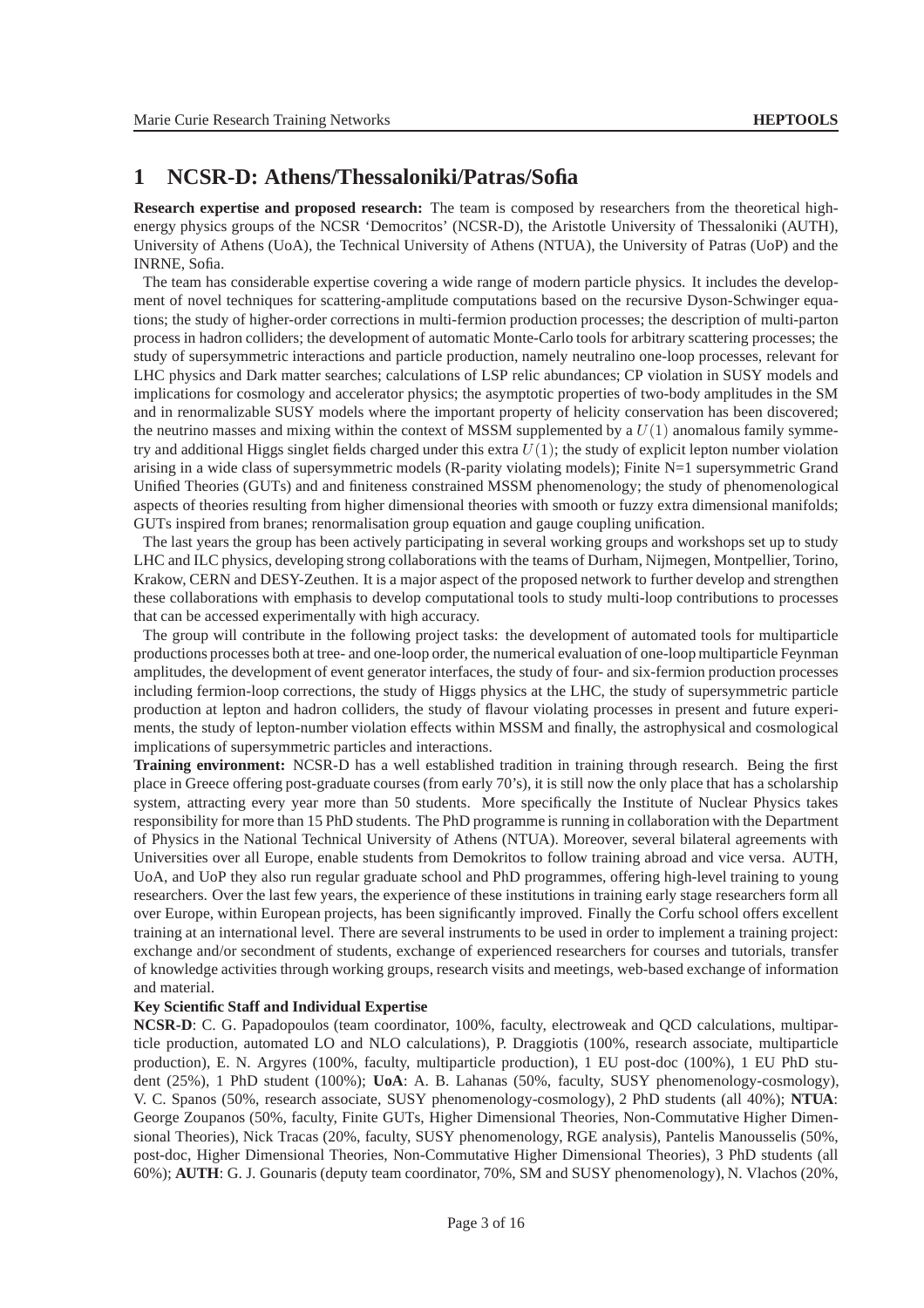SUSY phenomenology at zero and no-zero temperatures), J.E. Paschalis (20%, Quantum Gravity), 1 PhD Student(100%), 1 PhD Student (50%); **UoP**: S. Lola (50%, faculty, Beyond the SM phenomenology with emphasis on lepton flavour violation, R-violating supersymmetry and neutrino physics); **INRNE, Sofia**: E. Christova (50%, staff,CP violating phenomena in supersymmetric models)

#### **Most significant recent publications**

1) G. J. Gounaris and F. M. Renard, "About helicity conservation in gauge boson scattering at high energy," Phys. Rev. Lett. **94** (2005) 131601.

2) T. Gleisberg, F. Krauss, C. G. Papadopoulos, A. Schaelicke and S. Schumann, "Cross sections for multi-particle final states at a linear collider," Eur. Phys. J. C **34** (2004) 173

3) P. Aschieri, J. Madore, P. Manousselis and G. Zoupanos, "Dimensional reduction over fuzzy coset spaces," JHEP **0404** (2004) 034

## **2 IPPP: Durham/Cambridge/Edinburgh/Glasgow/Sheffield/Southampton**

**Research expertise and proposed research:** The team consists of leading UK researchers in collider physics and related phenomenology from Durham, Cambridge, Edinburgh, Glasgow and Southampton. The Durham group is the largest in the UK; it includes the new UK Institute for Particle Physics Phenomenology (IPPP) .

The team has particular expertise in multiparticle and multi-loop calculations including the use of computer algebra, numerical simulation and large scale computing as well as the application to precision electroweak observables and the determination of the Higgs boson mass in the SM and SUSY, strong and electroweak radiative corrections, the determination of Higgs and superparticle cross sections and signals, and in studies of alternative physics signals at the LHC and the ILC. In the future the group will continue to study the physics at hadron colliders (Tevatron, LHC) and electron-positron linear colliders.

**Training environment:** The Durham, Cambridge, Edinburgh, Glasgow and Southampton groups are each active research centres based in universities which provide an excellent training environment for young researchers. The team faculty members are experienced in teaching and supervising students and post-docs and regularly give lecture courses on QCD, Standard Model, Supersymmetry and other Physics beyond the Standard Model. Young researchers will be actively involved in national or international collaborations entertained by team members, which will expose them to a variety of different approaches and styles of doing research and will help them to develop their own "research personality". They will also be given the opportunity to present the results of their research at conferences and workshops. The IPPP has excellent dedicated research facilities and hosts regular meetings and workshops in all areas covered by the scientific programme of the network. Typically, around 10 workshops per year are timetabled, offering the potential for young researchers to give talks, meet international experts, participate in topical research problems and help to establish their presence in the field. Members of the team have co-organised several international summer schools such as the Scottish Universities Summer School on LHC phenomenology in 2003, and the ICTP Summer School "Expecting LHC", which is going to take place at Trieste in September 2006.

#### **Key Scientific Staff and Individual Expertise**

**IPPP, Durham**: G. Weiglein (Team Leader, 50%, faculty; Higgs physics, SUSY, higher-order corrections, coordinator of the world-wide LHC / ILC Study Group), N. Glover (Deputy Team leader, 50%, faculty, Director of the IPPP; loop integrals, computer algebra, multi-particle production, LHC phenomenology), P. Ball (25%, faculty; flavour physics, effective field theories), A. Dedes (50%, faculty; SUSY phenomenology, flavour physics), C. Maxwell (100%, faculty; QCD, renormalisation group methods), A. Signer (100%, faculty; top physics, QCD, effective field theories, regularisation of SUSY theories), W.J. Stirling (10%, faculty; QCD, LHC phenomenology, parton distribution functions), O. Brein (100%, post-doc; Higgs and SUSY phenomenology at the LHC), G. Moortgat-Pick (100%, post-doc; LHC and ILC phenomenology, SUSY, spin and polarisation effects at colliders), T. Underwood (100%, post-doc; neutrino physics, CP-violation in the lepton sector, leptogenesis), R. Zwicky (50%, post-doc; flavour physics), 1 EU post-doc (50%), 1 EU graduate student (50%), 3 research students (100%). **Cambridge**: B. Allanach (20%, faculty; SUSY spectrum generation, renormalisation group equations, LHC phenomenology). **Edinburgh**: R. Ball (50%, faculty; small x OCD, LHC phenomenology), T. Binoth (50%, faculty; QCD higher-order corrections, LHC phenomenology, multi-loop and one-loop multi-leg methods), T. Plehn (50%, faculty; LHC phenomenology, SMADGRAPH event generator), D. Stöckinger (100%, faculty; renormalisation and regularisation of SUSY theories, electroweak higher-order calculations), A. Guffanti (100%, post-doc; QCD phenomenology, resummations), M. Rauch (100%, post-doc; higher-order effects at the LHC, computer algebra tools), 2 SUPA graduate students (100%), 1 research student (100%). **Glasgow**: J. Campbell (100%, faculty;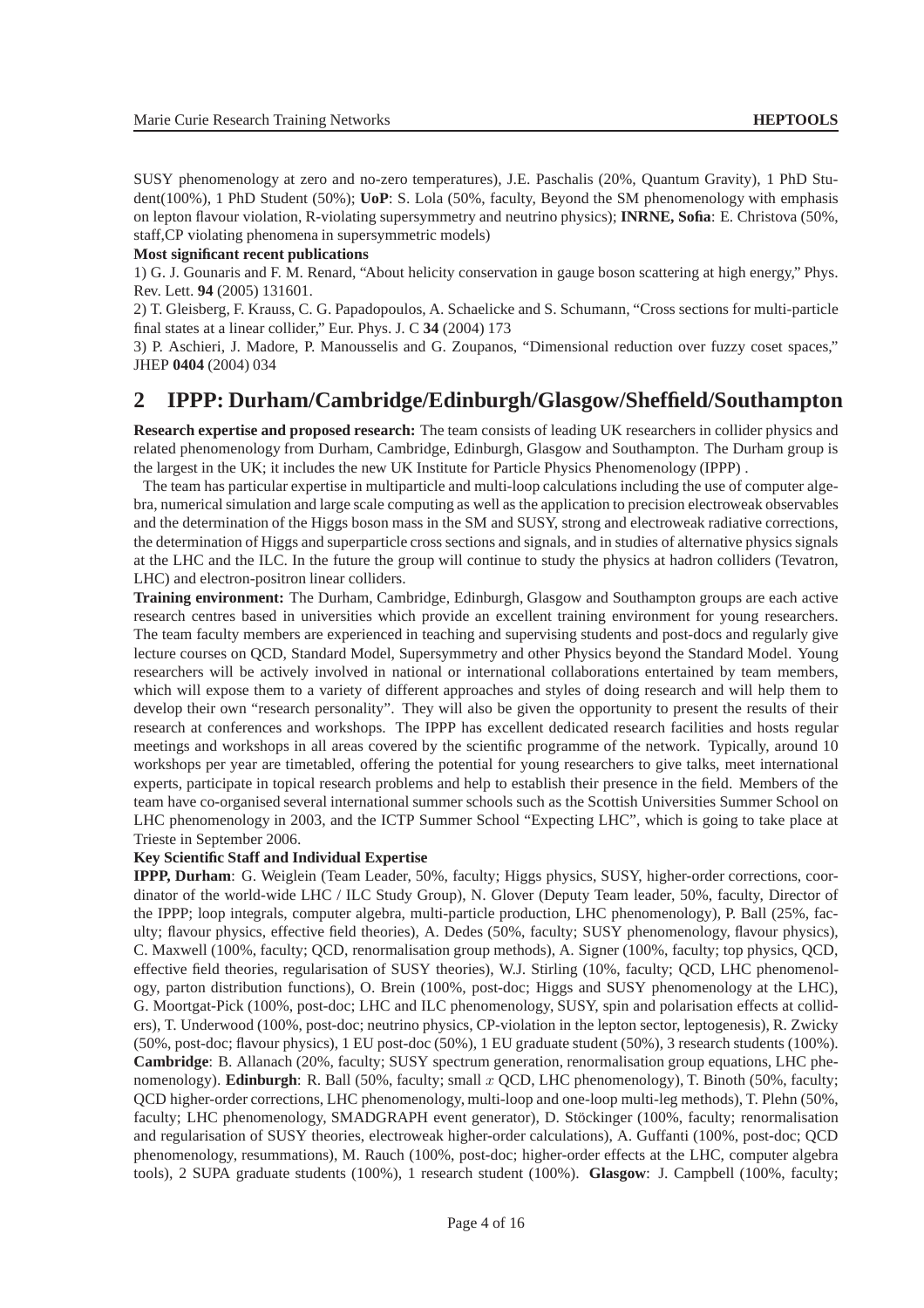higher-order QCD calculations, simulation of SM backgrounds for new physics searches), D. Miller (50%, faculty; Higgs physics, non-minimal SUSY models, LHC phenomenology). **Sheffield**: L. Roszkowski (25%, faculty; SUSY phenomenology, flavour violation, rare heavy quark processes). **Southampton**: S. Moretti (40%, faculty; higher-order QCD and electroweak calculations, Monte Carlo implementation and simulations, Higgs physics in the SM and SUSY theories), D. Ross (25%, faculty; higher-order QCD and electroweak calculations, renormalisation and regularisation, computer algebra and numerical tools).

#### **Most significant recent publications**

1) MHV rules for Higgs plus multi-gluon amplitudes, L. J. Dixon, E. W. N. Glover and V. V. Khoze, JHEP **0412** (2004) 015 [hep-th/0411092];.

2) Physics interplay of the LHC and the ILC, G. Weiglein *et al.* [LHC/ILC Study Group Collaboration], hepph/0410364, accepted for publication in Phys. Rep., in press.

3) Complete two-loop electroweak fermionic corrections to  $\sin^2\theta_{\text{eff}}^{\text{lept}}$  and indirect determination of the Higgs boson mass, M. Awramik, M. Czakon, A. Freitas and G. Weiglein, Phys. Rev. Lett. **93** (2004) 201805 [hep-ph/0407317].

## **3 UGR: Granada/Barcelona/Cataluna/Madrid/Valencia/Zaragoza ˜**

**Research expertise and proposed research:** The team is composed of researchers of six Spanish groups working on high energy physics from Granada, Barcelona, Madrid, Valencia and Zaragoza, joining a large fraction of the Spanish groups with expertise on physics at colliders. The team as a whole has experience in SM calculations and in extracting the phenomenological consequences of alternative theories, in particular on different aspects of supersymmetry near the electroweak scale. Thus, for instance, the Granada team has contributed, in collaboration with the Munich node, to the calculation of the supersymmetric contributions to the top form factors. The group at the University of Barcelona has calculated top decays and Higgs production at large colliders, and in collaboration with the Munich and PSI nodes they have worked out sfermion production and decay to one loop order. The Madrid group has concentrated on the effective-Lagrangian approach in supersymmetric theories. Whereas the Zaragoza member has participated together with the Durham and Munich nodes in the calculation of electroweak precision observables in the MSSM at two loops. The Valencia participant has contributed to the study of multiparticle collinear amplitudes at higher orders. Two other main objectives will be to continue the study of the phenomenological implications of extra dimensions and the neutrino physics at colliders and at neutrino factories. To learn about new physics beyond the SM, theoretical calculations must include the SM predictions to the available experimental precision, and then usually beyond the leading order. This type of calculations will also require the complementary expertise of other nodes within the network. All this variety of interests makes the training environment of this node very attractive.

**Training environment:** The members of the group belong to five Universities among the largest and best ranked ones in education and research in Spain, according to the Ministries of Education and Science, and to the largest Spanish Research Center. All university staff members have responsibilities in teaching in Physics and training of Ph D students. In particular, they collaborate in Programmes for training of Ph D students distinguished by the Spanish Administration by its quality. For example, it collaborates in Doctorate studies in Physics and Mathematics, Programme *FisyMat*, recognised by the Spanish Government by its quality. For further information see: http://www.ugr.es/ fisymat/ . Apart of these general aspects we are involved in the initiatives to further develop and improve the training of young researchers in high-energy physics in Spain. Our group (A. Bueno, F. Cornet) has organised the *Taller de Altas Energías* (TAE) in Granada, May 5-16 (2003) [http://www-ftae.ugr.es/TAE/TAE.htm]. TAE is a yearly workshop aimed at completing the education of young graduated students who are starting their research on experimental/theoretical high-energy physics. The program of the workshop combines courses delivered by international experts and individual work supervised by tutors. The TAE is a collaborative initiative of all the Spanish departments and groups working on high-energy physics. For up to date information see: http://benasque.ecm.ub.es/2005tae/2005tae.htm .

The EU early-stage researcher (24 months) will be recruited by the University of Barcelona, which will then act as a subcontractor, as will eventually do the other four institutions.

#### **Key Scientific Staff and Individual Expertise**

**Universidad de Granada**: F. del Aguila (Team leader, 100%, faculty, *Alternative new physics*), J.A. Aguilar-Saavedra (100%, post-doc, *Multiparticle production*) A. Bueno (100%, faculty, *Neutrino physics*), F. Cornet (50%, faculty, *Photon structure functions*), J.I. Illana (100%, faculty, *Flavour physics*), M. Pérez-Victoria (100%,faculty, *Alternative new physics*), V. Sanz (100%, post-doc, *Effective theories*), 2 research students: J. de Blas, J.L. Padilla (100%). **Universidad de Barcelona**: J. Solà (50%, faculty, *Top and Higgs physics*), J. Guasch (100%,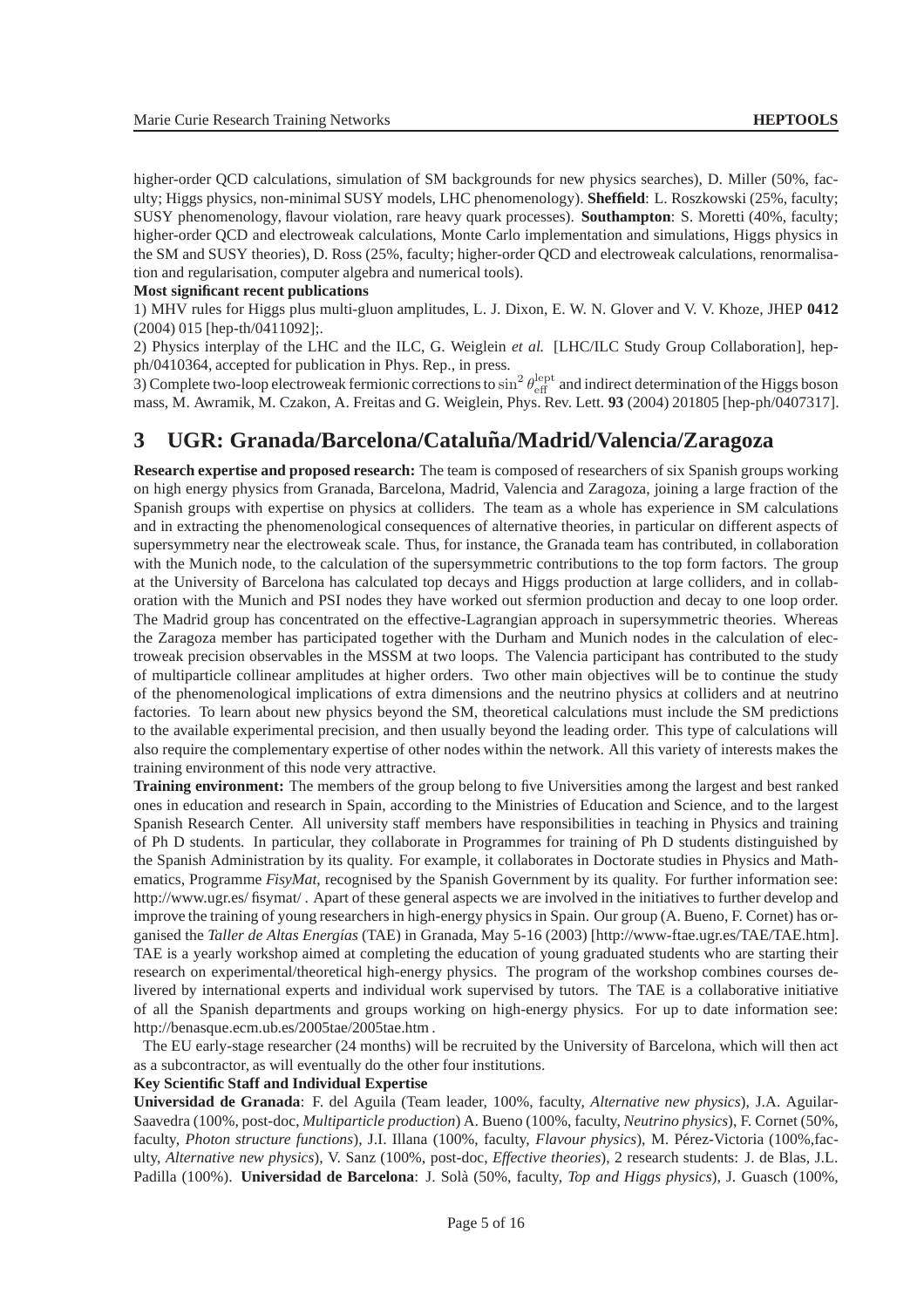faculty, *SUSY particle production*), S. Peñaranda (100%, post-doc, *Higgs physics*), 2 research students: S. Béjar, R. Sánchez (100%). **Universidad Politécnica de Cataluña**: Ll. Ametller (50%, faculty, *Multiparticle production*). **Universidad Autónoma de Madrid**: M.J. Herrero (100%, faculty, *Effective theories*), 1 research student: E. Arganda (100%). **IFIC-CSIC, Valencia**: G. Rodrigo (50%, faculty, *Multiparticle amplitudes*). **Universidad de Zaragoza**: S. Heinemeyer (100%, post-doc, *SUSY radiative corrections*).

#### **Most significant recent publications**

1) TESLA: The superconducting electron positron linear collider with an integrated X-ray laser laboratory. Technical design report. Part 6. Appendices. Chapter 1. Photon Collider at TESLA, ECFA/DESY Photon Collider Working Group (B. Badelek et al.), Int. J. Mod. Phys. **A19** (2004) 5097.

2) Recursive numerical calculus of one-loop tensor integrals, F. del Aguila and R. Pittau, JHEP **0407** (2004) 017.

3) Single top-quark production by direct supersymmetric flavour-changing neutral-current interactions at the LHC, J. Guasch, W. Hollik, S. Peñaranda and J. Solá, [arXiv:hep-ph/0601218].

## **4 IFJ PAN: Cracow/Katowice/Warsaw**

**Research expertise and proposed research:** The team is composed by researches of Polish groups from the Henryk Niewodniczanski Institute of Nuclear Physics, affiliated to the Polish Academy of Sciences (IFJ PAN); Inst. of Phys. Univ. of Silesia in Katowice and the Physics Department of Warsaw University. All three represent the most important Institutions in Poland in the field. Main areas of activities of the key scientific staff of the Cracow team (IFJ-PAN + JU) are the most precise theoretical calculation, with precision  $0.06\%$ , of the luminosity at LEP1 in the form of the Monte Carlo simulators, essential for all precision measurement at LEP1; theoretical calculation of the W–pair production at LEP2 with precision 0.4%; construction of the first and most comprehensive tau-lepton decay simulation library; first QCD calculation of the top quark lifetime and QCD calculations for semileptonic decays of unpolarised and polarised heavy quarks; connecting the see-saw mechanism and bimaximal neutrino mixing and finally phenomenology of the Higgs search with LHC experiments. The scientific staff of the Katowice team is since years involved in calculation of full electroweak corrections to the two heavy bosons production in e+e- interaction; neutrino physics; calculations of all two loop bosonic corrections to muon lifetimes in the SM. The key researchers of the Warsaw team are active in the field of development of theoretical tools to investigate properties of the Higgs boson and to discriminate the SM Higgs boson from supersymmetric Higgses; development of algorithms for a model-independent reconstruction of fundamental supersymmetry parameters from experimental measurements; search for Higgs particles in SM and the Two-Higgs-Doublet models, and studying their CP-properties, QCD effects and photon processes, anomalous top-quark couplings and phenomenological implications of extra dimensions. The presented variety of the research topics within our team will be maintained and will lead to a very fruitful and intensive participation of the group in the proposed milestones. **Training environment:** All teams have large expertise in the training of research students as the respective Scientific Councils have authorities to confer the degrees of PhD, habilitation and Professorships in Physics. Yearly about 10-25 students participate to that program in each of the involved Institutes. The training will be based on the close collaboration between young researcher and staff member involved, while stressing the guidance role of the first one and innovativeness and independence of the latest one. Whenever possible, young researches will be

actively involved in a variety of collaborations (both theoretical and experimental) supervised by team members. Typically around 10 or more conferences or workshops together are organised per year by those three Institutes, including topical conferences of Ephiphany, Zakopane, Kazimierz and Ustron, giving young researchers the opportunity to give talks, meet international experts and generally establish their presence in the field.

University of Silesia will act as a subcontractor. The EU early-stage researcher (12 months) will be recruited by the University of Silesia.

#### **Key Scientific Staff and Individual Expertise**

**IFJ-PAN + JU**: E. Richter-Was (Team leader, 50%, staff; Monte Carlo techniques, LHC signals and backgrounds for new physics, realistic simulations for detectors and QCD), S. Jadach (Deputy team leader, 30%, staff; Monte Carlo techniques, parton showers, electroweak effects,realistic observables at LHC and ILC), M. Jezabek (50%, staff; top quark production and decay), W. Placzek (50%, staff; Monte Carlo techniques, parton showers, electroweak effects, realistic observables at LHC and ILC), M. Skrzypek (20%, staff; Monte Carlo techniques, parton showers, electroweak effects, realistic observables at LHC and ILC), Z. Was (50%, staff; Monte Carlo techniques, parton showers, electroweak effects, realistic observables at LHC and ILC, CP sensitive observables at LHC and ILC), K. Golec-Biernat (50 %, staff; parton showers, phenomenology of structure functions), M. Awramik (50%, post-doc; two loop calculations in SM and QCD), M. Worek (50%, post-doc; spin amplitudes for multi particle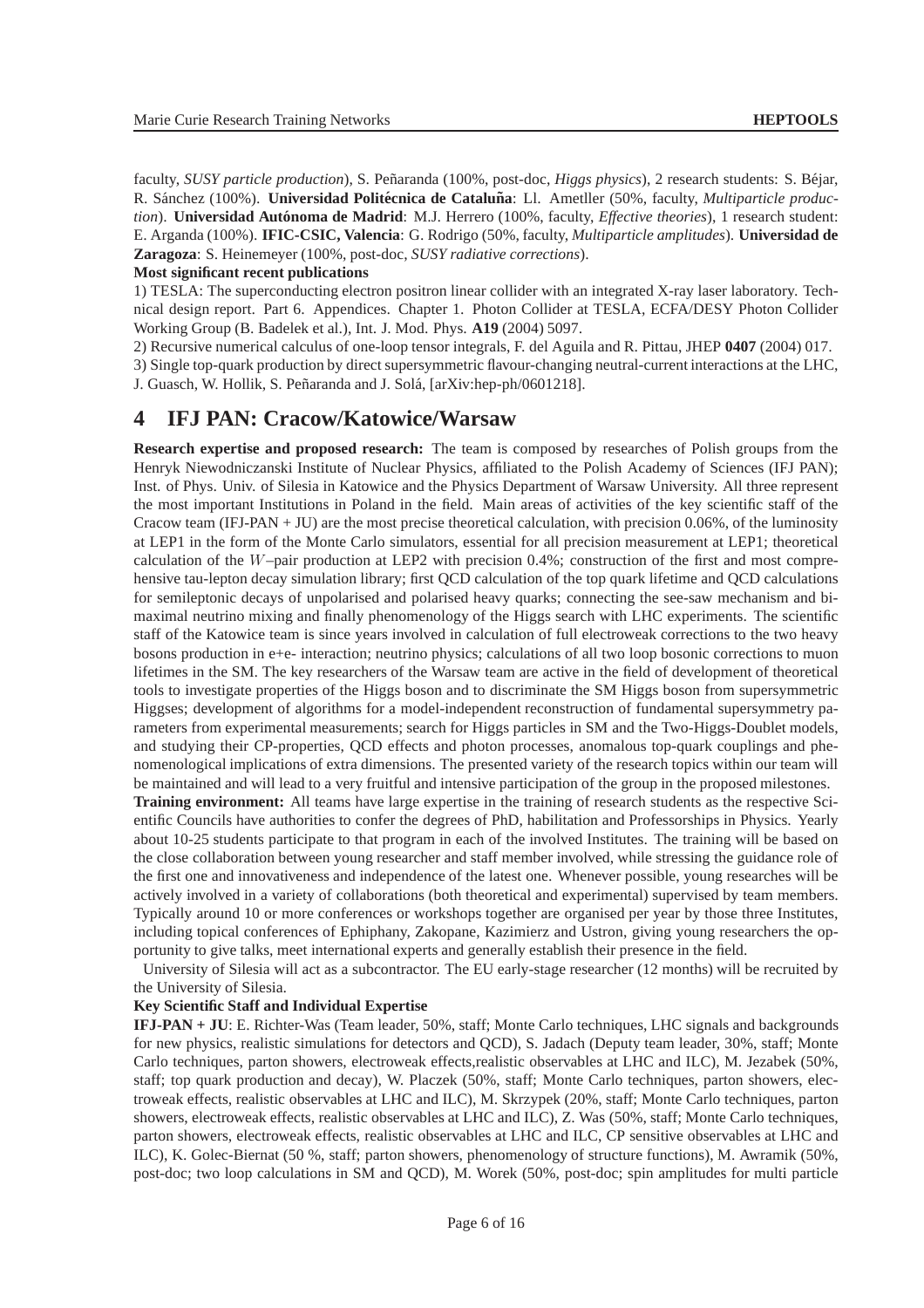final states, Monte Carlo techniques), P. Urban (50%, post-doc; phenomenology of b-flavour), R. Matyszkiewicz (50%, post-doc; spin amplitudes for multi particle final states, Monte Carlo techniques), 2 research students) (50%); Thomas Gajdosik (Fisikos Instituts Vilnius, 50% staff; CP phenomena in supersymmetry); **Univ. of Silesia**: M. Zralek (50%, staff; electroweak corrections), H. Czyz (30%, staff; Monte Carlo simulations, hadronic physics), K. Kolodziej (40%, staff; electroweak corrections, spin amplitudes for multi particle final states), J. Gluza (50%, staff; two loop calculations in SM and QCD); **Univ. of Warsaw**: J. Kalinowski (40%, staff; CPsensitive observables, Higgs boson signatures at LHC and ILC, signatures of supersymmetry at LHC and ILC), M. Krawczyk (50%, staff; CP-sensitive observables, Higgs boson signatures at LHC and ILC, QCD effects and photon processes at LHC and ILC), B. Grzadkowski (40%, staff; CP-sensitive observables, Higgs boson signatures at LHC and ILC, Extra dimension signatures at LHC and ILC), J. Rosiek (40%, staff; signatures of supersymmetry at LHC and ILC, non-minimal supersymmetry).

#### **Most significant recent publications**

1) F. Gianotti, E. Richter-Was, M. Mangano *et al.*, "Physics potential and experimental challenges of the LHC luminosity upgrade," Eur. Phys. J. C **39**, 293 (2005).

2) J. A. Aguilar-Saavedra, J. Kalinowski *et al.*, Supersymmetry parameter analysis: SPA convention and project," hep-ph/0511344, submitted to Eur. Phys. J. C.

3) J. Gluza, A. Hoefer, S. Jadach and F. Jegerlehner, "Measuring the FSR-inclusive pi+ pi- cross section," Eur. Phys. J. C **28**, 261 (2003)

## **5 IST: Lisbon**

**Research expertise and proposed research:** The Lisbon group belongs to IST - Instituto Superior Técnico, one of the leading portuguese institutions in Science and Technology. The Group includes the majority of physicists working in Portugal in the topics of this project and has expertise in some of the hottest subjects in Theoretical Particle Physics. These include the study of CP violation in both hadronic and leptonics sectors, Supersymmetric extensions of the Standard Model (in particular with R parity violation), Neutrino Physics (including lepton flavour violation, baryogenesis through leptogenesis, etc.). We have also been working on model building (e. g. extended gauge groups, models with extra dimensions, models with discrete symmetries). We are particularly interested in the phenomenological implications testable at the next Colliders such as the LHC and possibly the ILC. This is a very active field and has been the subject of intense investigation by many different groups. In the last few years the Lisbon group has established very fruitful collaborations with several of the nodes belonging to the proposed network. Examples are Granada, Durham, Vienna, Japan and we expect to successfully extend these collaborations, in the future, to some of the other nodes. The Group intends to contribute actively to the project with special emphasis on the following milestones: study of standard and non-standard top interactions, study of semileptonic and radiative B decays, Higgs production and identification at the LHC, new sources of CP violation in extended Higgs sector,study of SUSY particle production at the LHC, CP violating effects in SUSY particle production and decays, study of flavour violation effects in the MSSM, impact of SUSY particles on the determination of the CKM mixing matrix, constraints from precision B and K physics on the SUSY spectrum, study of CP violation in the leptonic sector and leptogenesis, study of neutrino physics in SUSY and other extensions of the SM, study of quantum effects of Kaluza-Klein towers.

**Training environment:** In the past fifteen years, our group has trained a considerable number of graduate students and postdoctoral fellows. In our group, there is a tradition of collaboration among students, postdocs and more senior permanent members. This has led to a large number of publications written in several different joint collaborations. The vast majority of the young people trained within the group have been able to find research positions after finishing their training with the Lisbon group, i.e., postdoctoral positions abroad or tenure track positions either abroad or in Portugal. Several of these already have permanent positions.

Our university in Lisbon adopted the 3+2 Bologna format with the offer of regular graduate courses in the second two year block in field theory, theory of unification and other important subjects. Furthermore, we have a long experience in organizing International Schools, Workshops and Advanced Graduate Minicourses for our sudents and postdocs. We organize an International Autumn School, almost every year, alternating with other groups and several of these have been on subjects related to this Project. We have also organized NATO and EC funded Schools and Workshops. Our Schools have had strong international participation both by lecturers and students. We invite leading scientists to give sets of lectures on important subjects (mini-courses). Apart from that, we have a lively programme of regular seminars. We are looking forward to starting training graduate students in collaboration with other nodes.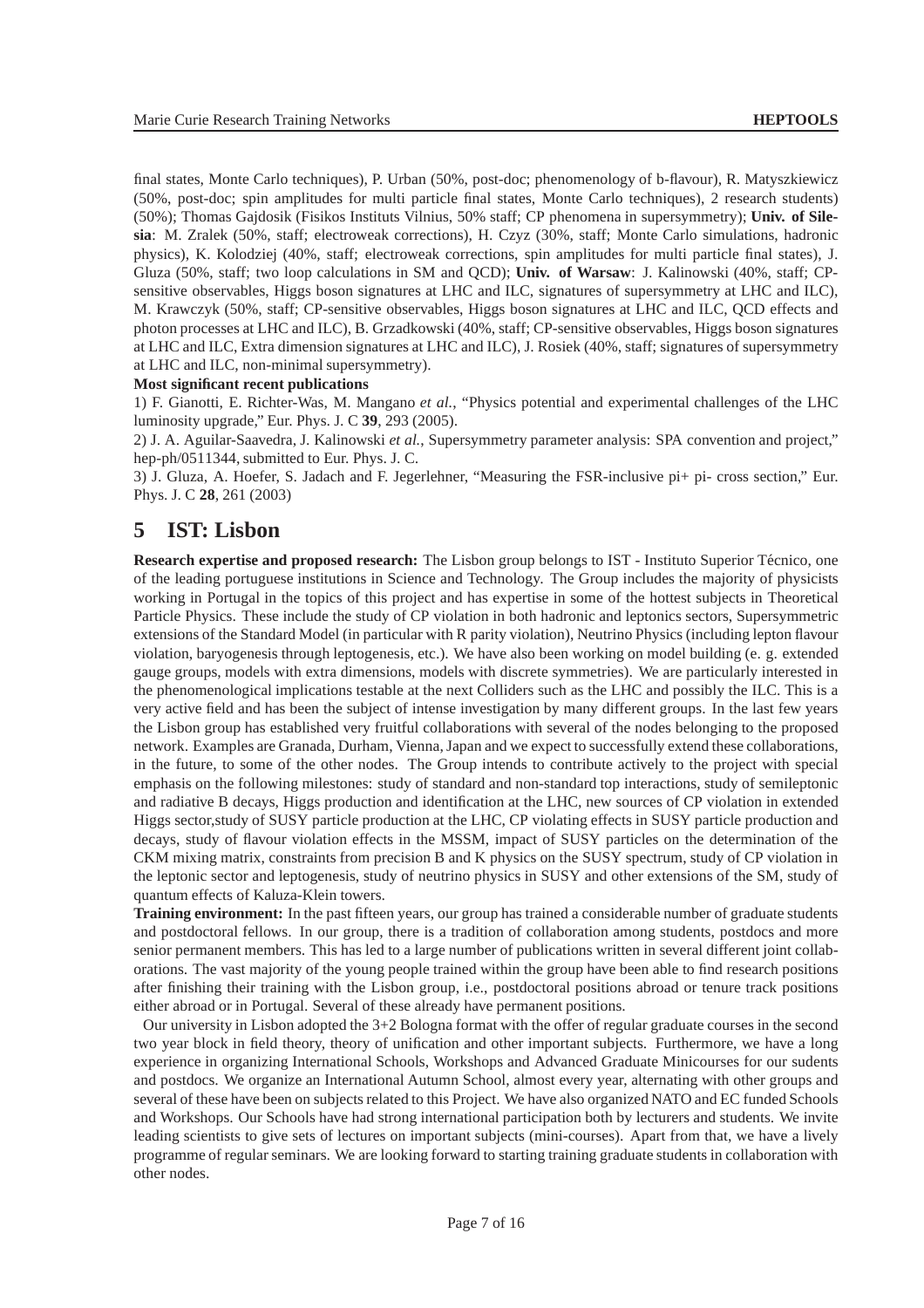#### **Key Scientific Staff and Individual Expertise**

**Faculty:** M. N. Rebelo 80% (Team leader), Flavour Physics, CP violation; G. C. Branco 80% (Deputy team leader) Flavour Physics, CP violation; L. Lavoura 50%, Flavour Physics, CP violation; P. A. Parada 40%, Flavour Physics, CP violation; Jo˜ao Pulido 50%, Neutrino Physics; J. C. Rom˜ao 40%, SUSY, Neutrino Physics; Jo˜ao P. Silva 40%, CP violation, B Decays; J. I. Silva-Marcos 80%, Flavour Physics, CP violation; **Post-doctoral fellows:** Bhag C. Chauhan 50%, Neutrino Physics; David Emmanuel-Costa 50%, Flavour Physics, CP violation; R. Gonzalez Felipe 50%, Leptonic CP violation; Gregory Moreau 50%, Neutrino Physics, Extra Dimensions; Miguel Nebot 50%, Flavour Physics, CP Violation; Marco Picariello 50%, Neutrino Physics; Pavel Fileviez Perez 50%, GUTs, SUSY, Flavor Physics; EU post-doc 50%; **PhD Students:** EU student 25% , two local students, 75% each.

**Most significant recent publications:**

1) G. C. Branco, M. N. Rebelo and J. I. Silva-Marcos, "CP-odd invariants in models with several Higgs doublets," Phys. Lett. B **614** (2005) 187 [hep-ph/0502118].

2) J. A. Aguilar-Saavedra, F. J. Botella, G. C. Branco and M. Nebot, "The size of chi =  $\arg(-V(ts) V(ts)*V(cs)*$ V(cb)) and physics beyond the standard model," Nucl. Phys. B **706** (2005) 204 [hep-ph/0406151].

3) G. C. Branco, R. Gonzalez Felipe, F. R. Joaquim and M. N. Rebelo, "Leptogenesis, CP violation and neutrino data: What can we learn?," Nucl. Phys. B **640** (2002) 202 [hep-ph/0202030].

## **6 U-PSUD: Orsay/Montpellier/Annecy**

**Research expertise and proposed research:** The Orsay, Montpellier and Annecy groups are interested in aspects of Higgs boson and supersymmetric particle searches at high-energy colliders and in astroparticle experiments. The research topics include electroweak and QCD radiative corrections to Higgs boson production and decays in the SM and in the MSSM; new techniques for perturbative QCD and twistor methods; models of supersymmetry breaking other than the minimal SUGRA model (anomaly and gauge mediated SUSY-breaking models, the next–to–minimal SUSY extension of the SM, etc.) and their implication for searches of Higgs particles and supersymmetric particles at the Tevatron, LHC and future  $e^+e^-$  colliders; exploring models of extra dimensions and Z' bosons at the LHC; the study of the Higgs boson couplings including the self-couplings; constraints on supersymmetric models from cosmological considerations and impact on collider physics; direct/indirect searches for supersymmetric Dark Matter.

The Orsay, Montpellier and Annecy groups are actively developing tools for collider physics and astroparticle physics. In particular, we are developing codes for calculating the spectrum of superparticles and Higgs bosons in the MSSM (the Fortran code Suspect) and for their decay modes (the fortran codes SDECAY and HDECAY and NMHDECAY for the decays of suspersymmetric particles and Higgs bosons). We have developed a code for the calculation of the relic density of dark matter in Supersymmetry as well as various collider constraints on supersymmetric models (the code micrOMEGAs); it is to be extented to include the direct/indirect detection of supersymmetric Dark Matter. Finally, with the GRACE collaboration in KEK, the Annecy group is developing a system for automatic calculations of tree-level and one-loop processes in the SM and in the MSSM.

We are involved in several working groups: the Euro-GDR Supersymmetry network (A. Djouadi was convenor of the MSSM group; J.L. Kneur and G. Moultaka are convenors of, respectively, the SUSY at colliders and Dar Matter groups); the ECFA workshop for  $e^+e^-$  colliders (G. Belanger is convenor of the SUSY group and A. Djouadi was convenor of the Higgs group and is now a convenor of the cosmology group); the Les Houches Workshop for Physics at TeV Colliders (G. Belanger and F. Boudjema are in the organising comitee, A. Djouadi was convenor of the Higgs group).

**Training environment:** The tenure staff at Orsay, Montpellier and Annecy who are involved in the project have a good experience in supervising PhD studends and postdocs. The Les Houches workshop attracts many PhD students and postdocs who have the opportunity to discuss with many specialists in the field.

#### **Key Scientific Staff and Individual Expertise**

**Orsay:** A. Djouadi (Team leader, 60%, staff): SUSY, SM/MSSM Higgs and Dark Matter phenomenology, radiative corrections; E. Dudas (50%, staff): model building, SUSY and extra dimensions; U. Ellwanger (50%, staff): model building, extended SUSY models; Y. Mambrini (50%, staff): phenomenology of SUSY Dark Matter; D. Kosower (50%, staff, SPhT/CEA, Saclay): new techniques for perturbative QCD, twistors; 1 EU post-doc (50%), 1 EU PhD student (50%), 1 post-doc (50%), 1 PhD student (50%); **Montpellier:** J.L. Kneur (50%, staff): SUSY and Higgs phenomenology, MSSM spectrum calculation; G. Moultaka (30%, staff): Dark matter and SUSY phenomenology; C. Hugonie (50%, staff): phenomenology of extended SUSY models; **Annecy:** G. Bélanger (Deputy Team leader, 50%, staff): SUSY and DM phenomenology, radiative corrections; F. Boudjema (50%, staff): Higgs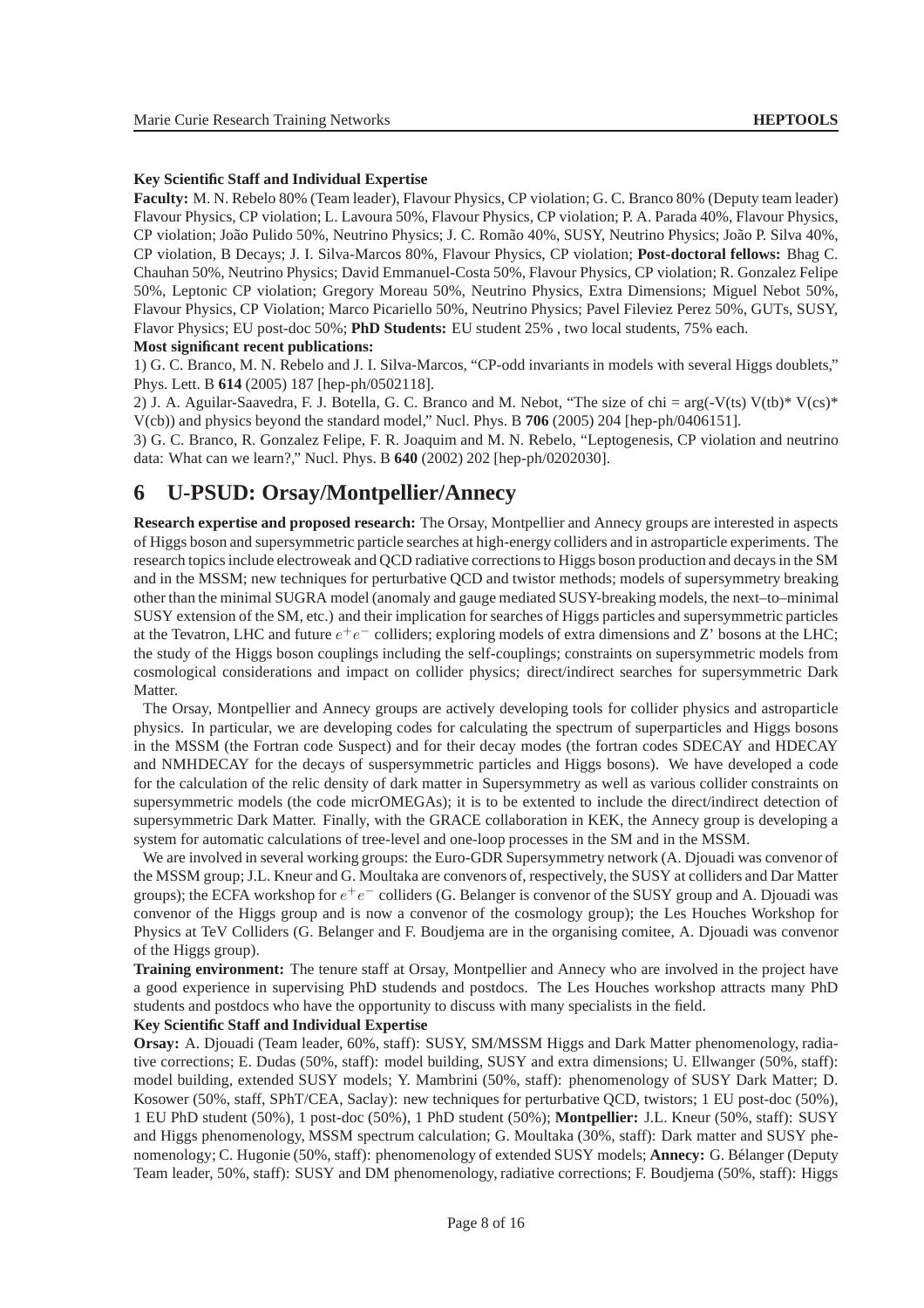and DM matter searches, radiative corrections, automatic calculations; M. Mühlleitner (50%, staff): Higgs phenomenology, radiative corrections; P. Slavich (50%, staff): SUSY and Higgs, radiative corrections.

#### **Most significant recent publications**

1) Precise determination of the neutral Higgs boson masses in the MSSM, B.C. Allanach, A. Djouadi, J.L. Kneur, W. Porod and P. Slavich, JHEP 0409:044,2004

2) Electroweak corrections to Higgs production through ZZ fusion at the linear collider, F. Boudjema, J. Fujimoto, T. Ishikawa, T. Kaneko, K. Kato, Y. Kurihara, Y. Shimizu and Y. Yasui, Phys.Lett.B600:65-76,2004

3) NMHDECAY: A fortran code for the Higgs masses, couplings and decay widths in thE NMSSM. By U. Ellwanger, J.F. Gunion and C. Hugonie, JHEP 0502:066,2005.

## **7 MPG: Munich/Karlsruhe/Wurzburg ¨**

**Research expertise and proposed research:** The MPG node includes scientists, besides from the Max-Planck-Institut für Physik (MPI) in Munich, from the Universities at Karlsruhe and Würzburg. The team leader had until May 2002 a chair at Karlsruhe University. Members of the node have been actively involved in LHC and Linear Collider Workshops as conveners; in particular W. Hollik and S. Dittmaier are the conveners of the European LoopVerein of the ECFA Linear Collider Workshop, which is the study group for developing tools for precision calculations, with links to the US LoopVerein (US node).

The MPI node has considerable and longstanding expertise in the calculation of radiative corrections to precision observables and application to precision tests of the Standard Model and beyond, and in development of calculational techniques, for both cases of multi-loop problems and many-particle processes including also Monte-Carlo generators, with applications to processes at electron-positron and hadron colliders. In order to facilitate these calculations in practice and to open new fields for the application, algebraic computer programs have been developed and are planned to be further upgraded and extended to more general models, in particular the program package Feynarts/FormCalc for automatizing loop calculations in the SM and MSSM. Among the tools for high-energy colliders being developed is the code for precision calculations in the MSSM Higgs sector, FeynHiggs, which is to be extended for comprising also CP-violation in the MSSM.

Fields of expertise and future research are: production and decay processes of SM particles at hadron and electron-positron colliders, including higher-order electroweak and QCD contributions; calculation of precision observables in the SM and in the MSSM and precision tests of the MSSM; radiative corrections in the Higgs sector of the MSSM with production and decay of non-standard Higgs bosons; production and decays of supersymmetric particles; higher-order electroweak radiative corrections beyond one loop; calculations of cross sections for 4 fermion final states in electron-positron annihilation and Monte Carlo generators to one-loop order; calculations of cross sections in electron-positron annihilation up to 6 fermion final states and Monte Carlo generators, improved by radiative corrections; renormalization of the MSSM; one-loop calculations for susy-particle masses, production, and decay processes; predictions from non-commutative space-time models.

**Training environment:** The tenure staff at MPI involved in the project are experienced in teaching and supervising graduate and undergraduate students as well as postdocs. There are close contacts to the two big Universities in Munich with activities in HEP phenomenology, Munich University (LMU) and Technical University (TUM); students are usually linked to either LMU or TUM. A Graduate School for Particle Physics by the Deutsche Forschungsgemeinschaft (DFG) and an International Max Planck Research School by the Max-Planck-Gesellschaft (MPG), for the three institutions LMU, TUM, and MPI, are established, involving a regular PhD study course with a three-years program, with regular classes and seminars on topics in theoretical and experimental particle physics. Moreover, there is close contact also with students and researchers of other groups at MPI, e.g. experimental particle physics for LHC, astroparticle and neutrino physics.

At Karlsruhe and Würzburg, the staff has longstanding teaching and supervising experience. At both Karlsruhe and Würzbug Universities, DFG Graduate Schools on Particle Physics and Astroparticle Physics are established; at Würzburg also a new Elite Study Course has been approved recently with close links to the MPI.

#### **Key Scientific Staff and Individual Expertise**

**MPI**: W. Hollik (100%, team leader, precision calculations in the SM and supersymmetric extensions), T. Hahn (100%, staff, computer algebra and numerical tools), S. Dittmaier (100%, staff, electroweak and QCD radiative corrections), J. Wess (50%, staff, non-commutative space-time), A. Hoang (50%, staff, top physics, higher-order corrections), S. Pozzorini (100%, post-doc, electroweak higher-order corrections), 1 EU post-doc (50%), 2 research students (100%), 1 EU research student (50%). **Karlsruhe**: J.H. Kühn (40%, staff, multi-loop calculations), D. Zeppenfeld, (100%, staff, Higgs physics), K. Chetyrkin (50%, staff, multi-loop calculations), Anna Kulesza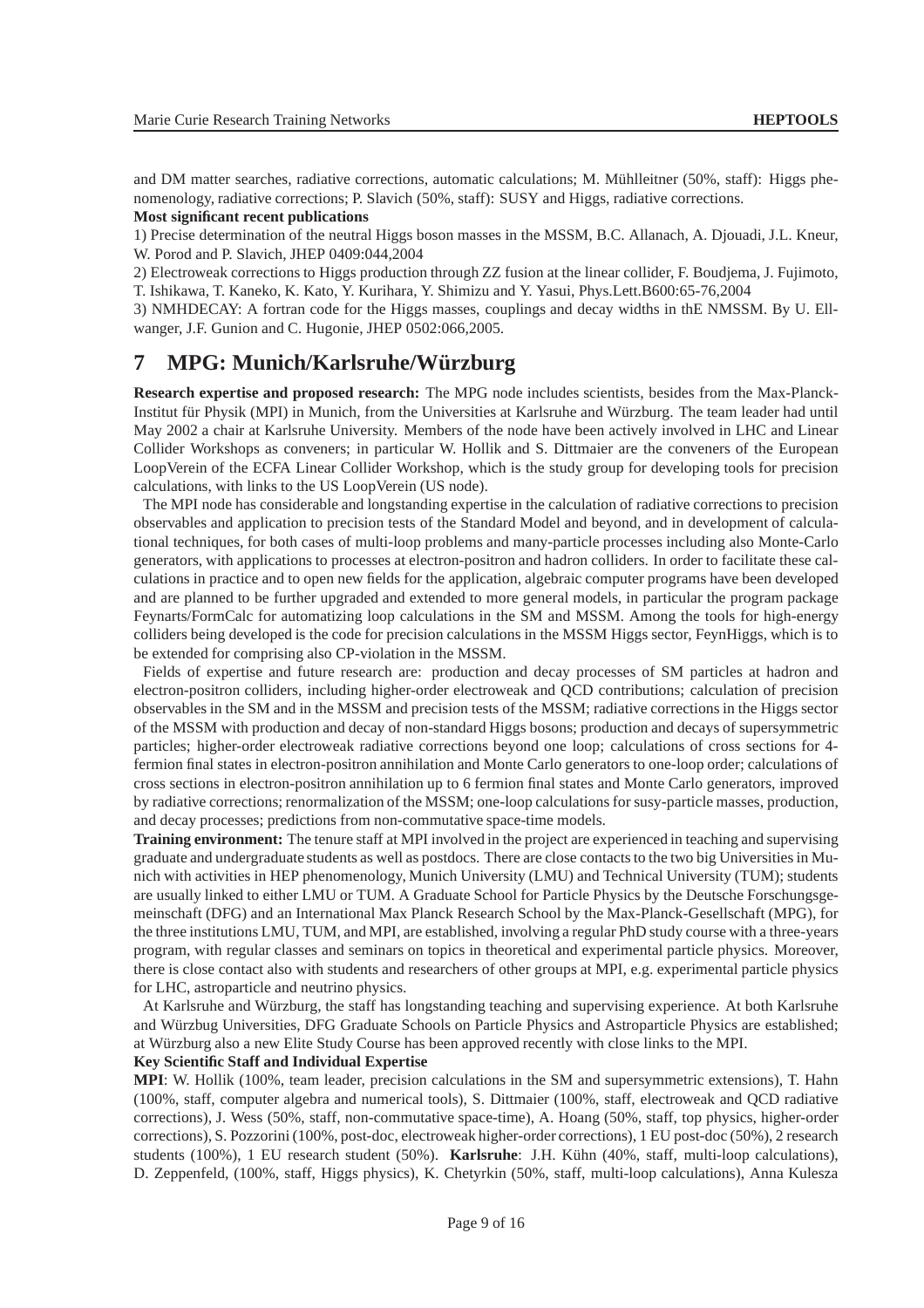(50%, post-doc, electroweak radiative corrections), Alexander Penin (50%, post-doc, multi-loop calculations), 2 research students (50%). **Würzburg**: M. Böhm (100%, staff, electroweak radiative corrections), H. Fraas (100%, staff, supersymmetry phenomenology), T. Ohl (100%, staff, Monte Carlo generators), M. Czakon (100%, staff, multi-loop calculations), 2 research students (100%).

#### **Most significant recent publications**

1) Electroweak precision observables in the minimal supersymmetric standard model. S. Heinemeyer, W. Hollik, G. Weiglein, hep-ph/0412214, accepted for publication in Physics Reports, in press.

2) Higgs-mass dependence of the effective electroweak mixing angle  $\sin^2 \theta_{\text{eff}}$  at the two-loop level. W. Hollik, U. Meier, S. Uccirati, Phys. Lett. B **632** (2006) 680 [hep-ph/0509302].

3) Two-loop electroweak logarithms in four-fermion processes at high energy. B. Jantzen, J.H. Kühn, A.A. Penin, V.A. Smirnov, Nucl. Phys. B **731** (2005) 188 [hep-ph/0509157]

## **8 RU: Nijmegen/NIKHEF/Leiden/Louvain-la-Neuve**

**Research expertise and proposed research:** Nijmegen University will be an associated contractor with team members from Nijmegen and external team members from the NIKHEF, Amsterdam; from the university of Leiden; and from the university of Louvain (Belgium). The particular expertise of the team members falls broadly in the field of precision phenomenology at high-energy colliders.

(1) Higher-order corrections: Members of the team have played a major role in the phenomenology of SppS, LEP1, LEP2, Tevatron, LHC and (future) linear collider physics. This includes event generators for radiative corrections at LEP1 and LEP2 processes (Z-mediated and  $W^+W^-$ -mediated final states, respectively). As an example we mention the EXCALIBUR code for LEP2 physics, which in its updated form NEXTCALIBUR has played an important role in the analysis of the LEP2 data. As an accompanying result, team members have, in collaboration with other subscribers to this proposal, obtained seminal results in implementing the subtle effects of running boson widths in realistic Monte Carlo approaches using the fermion-loop scheme. This has, more recently, led to the more generally applicable effective-Lagrangian approach for including such effects in more general processes. Another field of expertise is the effect of "large logarithms" at future linear colliders, where the mass of the W and Z bosons become, in effect, small enough to warrant a careful resummation to all orders of the most important perturbative corrections. This involves a subtle and difficult treatment of the resummation for different boson polarization.

Also, one external team member is one of the world's acknowledged leaders in the field of QCD higher-order corrections. He is the author of FORM, the foremost computer algebra program for performing such calculations in particle physics. The latest achievement in this field is the computation of the splitting functions and coefficient functions in deep-inelastic scattering (DIS) at third order of massless perturbative QCD. Currently he is involved in the automatic computation of processes at the one loop level for the LHC collider.

Another achievement in the field of QCD has been the recent finishing of a complete tree-level Monte Carlo generator for multijet final states at hadron colliders, where the number of jets produced (up to 8 jets has been achieved) calls for a fast and efficient evaluation of literally tens of millions of Feynman diagrams per generated event.

Further team expertise lies in providing more accurate predictions of heavy quark, jets and Higgs boson production characteristics at one-loop order, recently also in the context of NLO event generation interfaced with parton showers (MC@NLO), as well as in the development and application of all-order resummation techniques for cross sections involving near-threshold particle production.

(2) Numerical methods: The group plays a leading role in the study of algorithms for efficient phase space sampling of complicated cross sections. In the past this has led to "optimal" algorithms such as RAMBO (for uniform phase space sampling) and SARGE (for sampling according to QCD antenna structures). This also entails the study of so-called discrepancy measures as probes of the (non)uniformity of actually generated samples visa-vis the idealised one. Currently, studies of the computational complexity of the so-called ALPHA algorithm of Caravaglios and Moretti are under way, with the aim of improving the efficiency, and obtaining benchmark properties of future applications of this algorithm to include loop diagrams.

**Training environment:** The Nijmegen group is part of the Institute for Mathematics, Astrophysics and Particle Physics of Nijmegen University, and of the Dutch Research School of Theoretical Physics. As a part of the Physics department of Nijmegen University, the group organizes graduate as well as post-graduate training in the research field. The group contains 3 PhD students and a number of graduate students.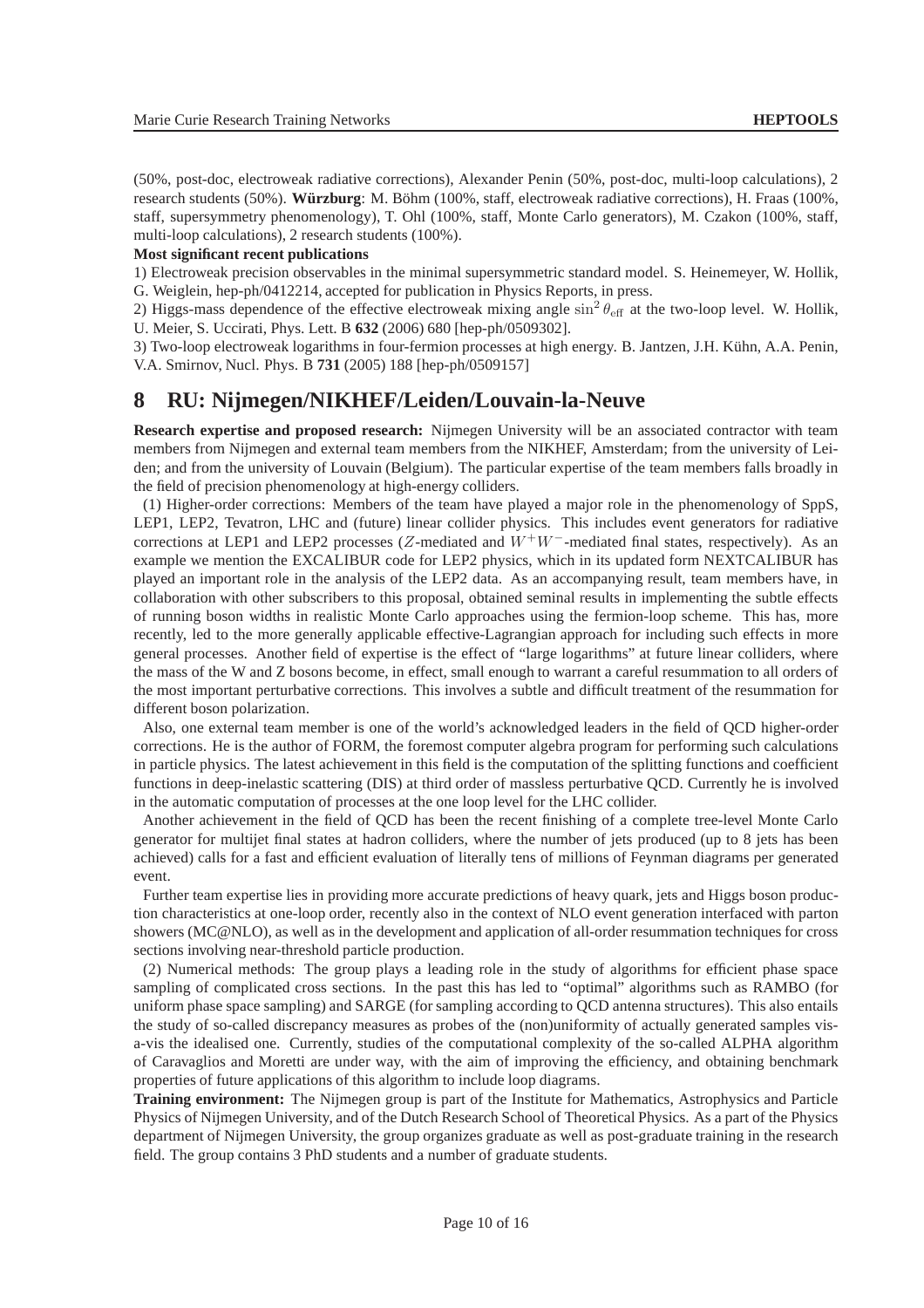The Research School organizes yearly schools attracting PhD students from all over the Netherlands and bordering countries. In addition, the group members collaborate in the Graduate School in Physics at Colliders organized by the Torino group. At both previous occasions of this school the group members have lectured.

NIKHEF, the Dutch national institute for high-energy physics, is an active research center. It provides an excellent training environment for young researchers, and offers in addition a wide range of topical graduate courses and colloquia.

#### **Key Scientific Staff and Individual Expertise**

**University of Nijmegen**: R. Kleiss (dept. chair, staff, electroweak and QCD Monte Carlos, multiparticle production, 100%), W. Beenakker (staff,electroweak precision calculations, 100%), A.Lazopoulos (PhD student, 50%), **NIKHEF**: J. Vermaseren (staff, computer algebra, QCD precision calculations, 50%), E. Laenen (staff, QCD precision calculations and Monte Carlo, 100%), P. Motylinski (PhD student, 100%), **University of Leiden**: W. van Neerven (staff, electroweak and QCD precision calculations, 50%), **University of Louvain-la-Neuve**: F. Maltoni (staff. QCD and electroweak precision calculations, neutrino physics, 100%)

#### **Most significant recent publications:**

1) S. Moch, J. A. M. Vermaseren and A. Vogt, "The three-loop splitting functions in QCD: The non-singlet case," Nucl. Phys. B **688** (2004) 101 [hep-ph/0403192].

2) P. D. Draggiotis, R. H. P. Kleiss, A. Lazopoulos and C. G. Papadopoulos, "Diagrammatic proof of the BCFW recursion relation for gluon amplitudes in QCD," in press, hep-ph/0511288.

3) E. Laenen and L. Magnea, "Threshold resummation for electroweak annihilation from DIS data," Phys. Lett. B **632** (2006) 270 [hep-ph/0508284].

## **9 INFN: Roma/Padova/Milano**

**Research expertise and proposed research:** The members of the INFN team belong to the Theory Groups of several institutions located in different cities: in Rome, to the Universities, Università di Roma "La Sapienza" and Università di Roma Tre, and to the INFN Sections, Sezione di Roma and Sezione di Roma III; in Padua, to the Università di Padova and to the INFN, Sezione di Padova; in Milan, to the Università di Milano and to the INFN, Sezione di Milano. All the scientists of the team are associated with the National INFN Theory Group ("Gruppo IV"). The INFN team presents an internationally recognized expertise in the fields of precision calculations in the Standard Model, Higgs and flavour physics and phenomenological implications of new physics beyond the SM, in particular in the supersymmetric (SUSY) extensions of the SM.

Members of the team have significantly contributed to the subject of precision calculations, in particular to the topics of determination of electroweak parameters from two-loop observables, resummation of high-energy logarithms in hadronic processes and studies of radiative B decays. The subject of discovery physics has been extensively investigated by participants of the team, with particular attention to the areas of Higgs discovery, neutrino physics, flavour and supersymmetric phenomenology. Team members have studied the two-loop electroweak corrections to the Higgs production cross section via the gluon fusion process. The issue of lepton number violation, in particular neutrino masses and oscillations and lepton flavour violation processes, has been also investigated by participants of the team. One interesting result in this area has been the proposal of a model for lepton masses based on the flavour symmetry group  $A_4 \times U(1)$  that reproduce the so-called tri-bimaximal lepton mixing scheme and is in excellent agreement with the current experimental data on neutrino oscillations. In the area of flavour and supersymmetric phenomenology members of team have produced very systematic and thorough analyses of the unitarity triangle in the SM and in models beyond it. This program has been conducted in strict contact with physics experimentalists giving rise to a collaboration called "UTfit Collaboration". Other contributions in this area include the analysis of Flavour Changing Neutral Current and CP violation constraints on low-energy supersymmetry and the individuation of the most promising processes where to look for indirect SUSY signals in leptonic and hadronic physics.

The future research of the members of the team will focus on the acquirement of all of the project objectives, with particular attention to the areas of precision calculations and discovery physics.

Staff scientists with a commitment less than 50% are experts in scientific fields, like, for example, astroparticle physics and cosmology, close to the ones investigated by the present proposal. They have long standing collaborations with other members of team and can play an important role in establishing the project objectives in the area of discovery physics.

**Training environment:** The various groups of the team operate within large Physics Departments that offer both undergraduate and graduate programs. The staff member of the team participate to the teaching and training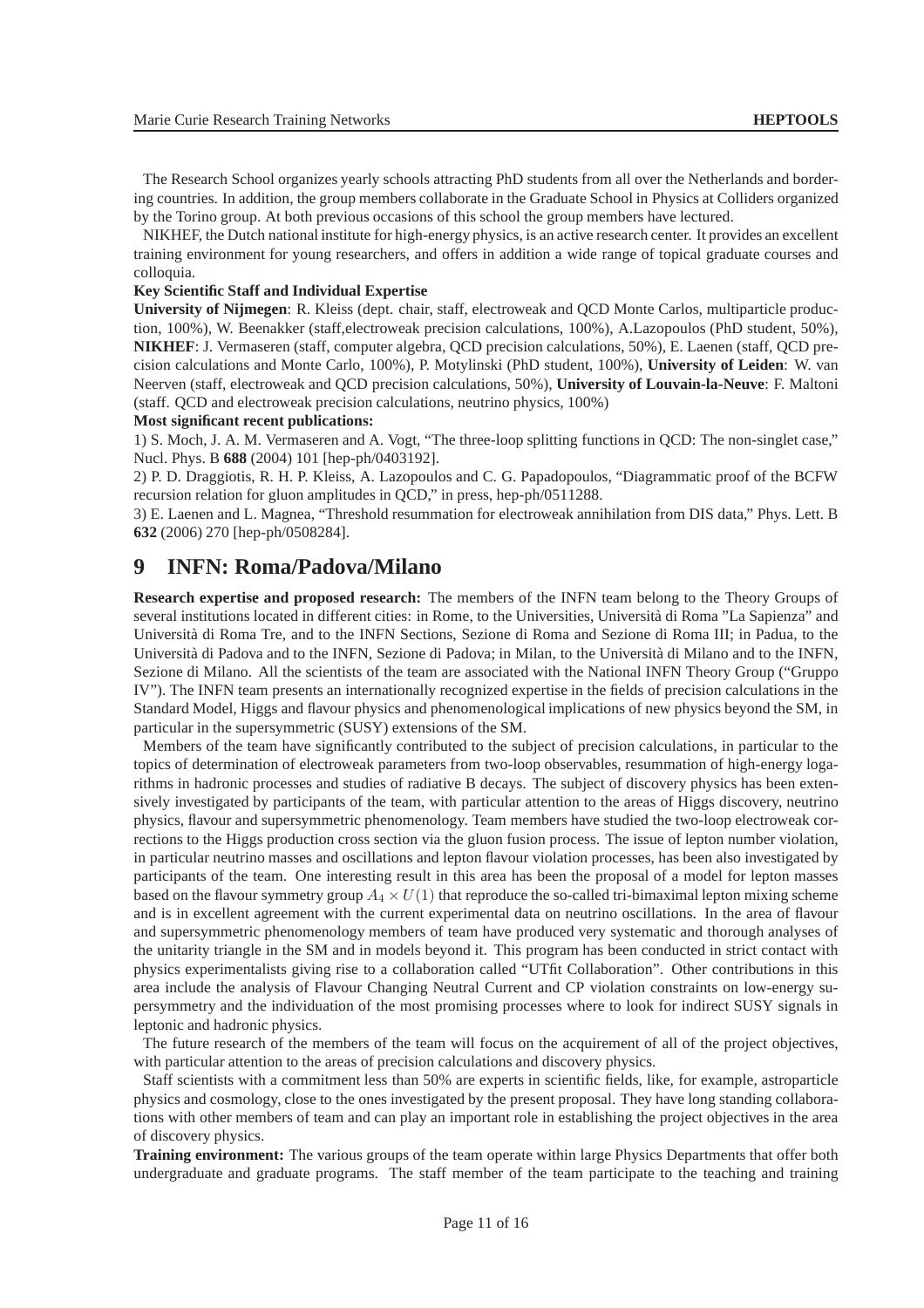activity of the Departments supervising students and offering courses both at basic and advanced level. We paid a special attention to the training of post-docs who are encouraged to take care of journal club activities and to present the results of their research at international meetings.

#### **Key Scientific Staff and Individual Expertise**

**Rome:** G. Degrassi (100%, Team leader, staff, higher order corrections in the electroweak theory), M. Ciuchini (50%, staff, flavour physics), E. Franco (100%, staff, flavour physics), M. Greco (80%, staff, resummation of high-energy logarithms in hadronic processes), V. Lubicz (50%, staff, flavour physics and QCD on the lattice), B. Mele (80%, staff, production and decays of supersymmetric particles and phenomenology of theories with extra dimensions), L. Silvestrini (40%, staff, flavour physics), 1 EU post-doc (50%), 1 PhD student (100%); **Padua:** M. Passera (100%, Deputy Team leader, staff, precision electroweak physics), A. Brignole (40%, staff, lepton flavour violation processes in supersymmetric models), F. Feruglio (40%, staff, neutrino physics), A. Masiero (10%, staff, astroparticle physics and flavour physics), 1 EU student (50%), 1 PhD student (100%); **Milan:** S. Forte (100%, staff, resummation of high-energy logarithms in hadronic processes), A. Vicini (100%, staff, higher order corrections in the electroweak theory).

#### **Most significant recent publications**

1) U. Aglietti, R. Bonciani, G. Degrassi and A. Vicini, "Two-loop light fermion contribution to Higgs production and decays," Phys. Lett. B **595** (2004) 432.

2) M. Bona *et al.* [UTfit Collaboration], "The 2004 UTfit collaboration report on the status of the unitarity triangle in the standard model," JHEP **0507** (2005) 028.

3) G. Altarelli and F. Feruglio, "Tri-bimaximal neutrino mixing from discrete symmetry in extra dimensions," Nucl. Phys. B **720** (2005) 64.

## **10 UTDFT: Torino**

**Research expertise and proposed research:** Torino University will be an Associate Contractor with team members from Torino INFN and external team members from the University of Bologna and Bologna INFN. The members of our unit have particular expertise in the area of precision tests of the Standard Model and beyond for the new hadron (LHC) and electron – positron colliders (ILC). They are also expert in the construction of realistic event generators and semi-analytical Monte Carlo for collider physics.

LHC Tevatron and ILC physics. The first version of the MC event generator PHASE for six fermion final states at LHC has been released. It has been employed (within CMS), to analyze boson boson fusion processes at LHC. PHASE will be extended to cover all six parton final states at  $O(\alpha_{em}^6 + \alpha_s^2 \alpha_{em}^4)$  and possible alternative EWSB scenarios. Top, Higgs and boson boson scattering physics will be studied in detail. The code ALPGEN (see http://mlm.home.cern.ch/m/mlm/www/alpgen) is the result of a collaboration Torino, INFN and CERN. Scope is creating, upgrading and maintaining an event generator as a fundamental tool to perform realistic SM studies of final states with many jets, gauge bosons, photons and Higgs particles. ALPGEN is already successfully used at TEVATRON, being the official program of CDF and DO at FERMILAB, and it is foreseen to be one of the main tools to perform the analysis of the very intricate signatures expected at LHC.

Electroweak radiative effects on four-fermion physics at the LHC. One-loop logarithmic EW corrections have been implemented in a Monte Carlo and computed for several processes. The inclusion of the EW radiative effects will be extended at the ILC.

QCD-Electroweak: Evaluation of cross-section at NNLO in  $\alpha_s$  for  $e^+e^-$  collisions, applications and extensions to LHC. One-loop amplitudes for Higgs production (+ multi -jets) in hadronic collisions. Implementation of  $pp \rightarrow HW(Z)$  in MC(at)NLO; implementation of  $pp \rightarrow qqWW \rightarrow qqH$ . Distributions in gluon fusion and Vector Boson Fusion in Higgs production. We plan to extend soft gluon resummation techniques in order to improve SM predictions for the Higgs production cross section, and in order to estimate power-suppressed effects which affect, for example, the determination of the jet energy scale at hadron colliders.

Multi-loop: Automatic generation and evaluation of multi-loop Feynman diagrams in the multi-scale scenario with a built-in test of the whole set of WST identities (the Graphshot code in FORM). Efficient evaluation of tensor integrals. Fast and efficient numerical evaluation of one-loop multi-leg (up to six) diagrams. Fast and efficient numerical evaluation of two-loop two- and three-point functions including infrared configurations (the Fortran 95 code Loopback). Complete two-loop renormalization of the standard model; very accurate predictions for physical observables: running of  $\alpha_{em}$ , complex poles for W, Z, H bosons and for the top quark,  $H \to \gamma \gamma (gg)$ . Numerical solution of differential equations satisfied by master integrals related to a Feynman graph. On-shell form factors of the electron for arbitrary momentum transfer and finite electron mass, at two loops in QED. Harmonic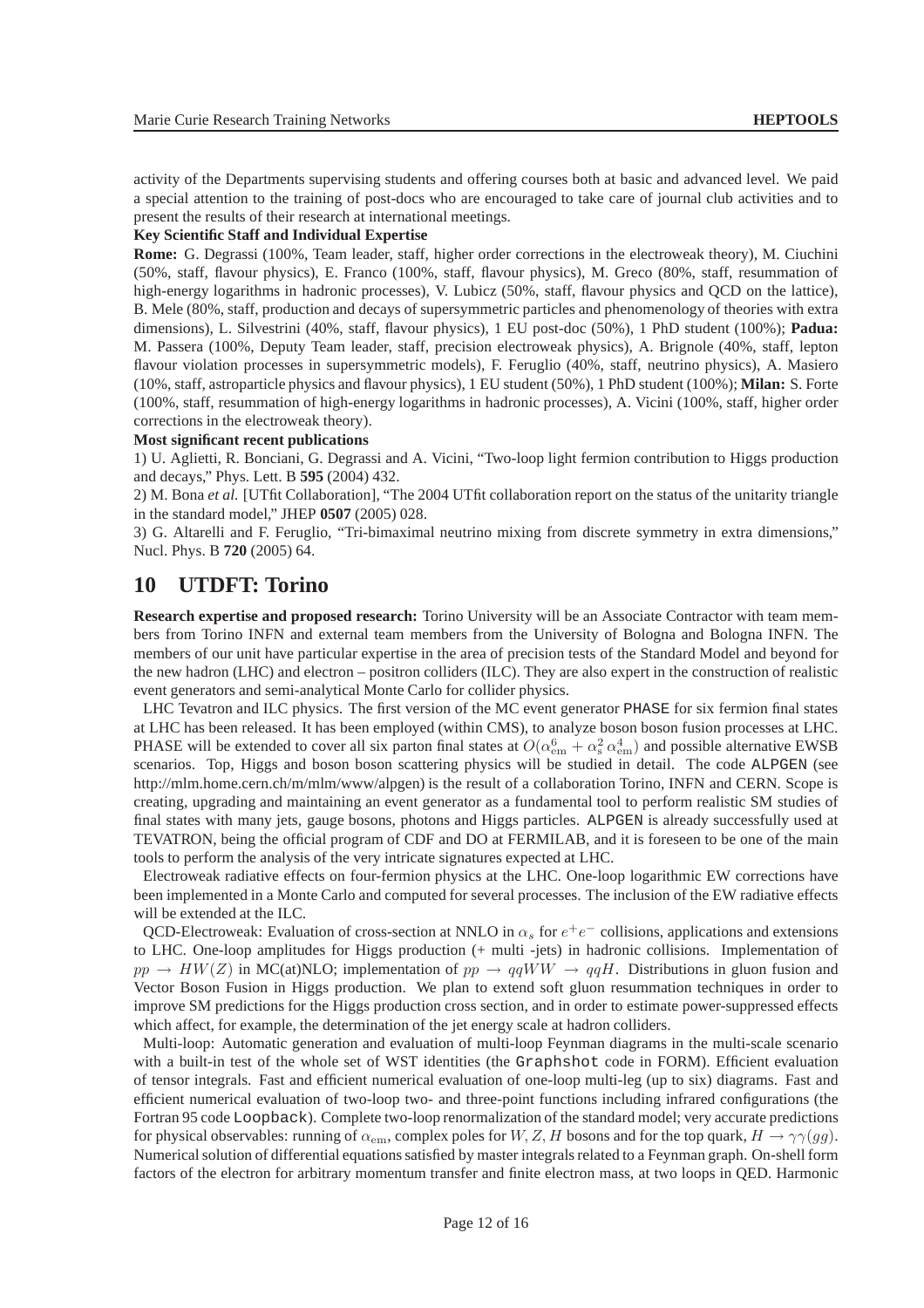Polylogarithms. Analytic continuation of two-loop four-point functions with one off-shell external leg and internal massless propagators from the Euclidean region of space-like  $1 \rightarrow 3$  decay to Minkowskian regions relevant to all  $1 \rightarrow 3$  and  $2 \rightarrow 2$  reactions with one space-like or time-like off-shell external leg. Two-loop master integrals and unrenormalized matrix elements for hadronic vector-boson-plus-jet production and deep inelastic two-plus-one-jet production.

NLO SUSY effects in radiative and rare B decays: Impact of SUSY particles on the determination of the CKM mixing matrix. Constraints from precision B and K physics on the SUSY spectrum. For what concerns the bottom quark, the experimental results at the B factories has entered a new phase of precision measurements, that will continue at the LHC. Precision calculations in semileptonic and radiative decays have become necessary. We will study strong and electroweak corrections to these processes and their impact on the determination of the CKM matrix elements and the quark masses.

**Training environment:** The group in Torino is part of the Department of Theoretical Physics with team members from INFN and external team members from the University of Bologna. Since 2001 the University of Torino has organised a new teaching structure, ISASUT (International School of Advanced Studies of the University of Torino). ISASUT is an advanced doctorate research institute that organises courses and promotes research and training activities aimed at integrating various disciplines.

The Torino group has typically 4 research students (2 theo. and 2 exp.) that are partly financed by MIUR (Ministero dell'Universita' e della Ricerca Scientifica e Tecnologica) and partly by ISASUT under a special program for foreigner students. The students have an advisor at Torino and spend part of their time in partner institutions.

The Torino group will continue organizing the *Graduate School in Physics at Colliders* with the third edition in 2007. Members of the Torino group are in the organizing committee of the program 'Advancing Collider Physics: from Twistors to Monte Carlos' that will take place in the Autumn 2007 (10 weeks) at the Galileo Institute in Florence.

#### **Key Scientific Staff and Individual Expertise**

**Torino University:** G. Passarino (Team leader, 100%, faculty, multi-loop, LHC, ILC), E. Accomando (50%, postdoc, LHC Monte Carlo), E. Maina (100%, faculty, EWSB, LHC Monte Carlo), Lorenzo Magnea (100%, faculty, QCD resummation), E. Migliore (50%, faculty, CMS (experimental)), R. Pittau (100%, faculty, electroweak, LHC Monte Carlo), S. Uccirati (50%, post-doc, EW multi-loop), C. Sturm (25%, post-doc, QCD multi-loop), EU postdoc (50%), 2 (th.) research students (100%), 2 (exp.) research students (50%), 1 EU research student (50%); **Torino INFN:** A. Ballestrero (Deputy Team leader, 100%, staff, EWSB, LHC Monte Carlo), V. Del Duca (100%, staff, QCD, NNLO, twistors), P. Gambino (100%, staff, B physics, NLO SUSY), C. Mariotti (50%, staff, CMS (experimental) VV-fusion); **Bologna University:** E. Remiddi (50%, faculty, analytical multi-loop), **Bologna INFN:** M.Caffo (50%, staff, analytical multi-loop).

#### **Most significant recent publications**

1) A. Ferroglia, M. Passera, G. Passarino and S. Uccirati, All-purpose numerical evaluation of one-loop multi-leg Feynman diagrams, Nucl. Phys. B **650** (2003) 162.

2) L. W. Garland, T. Gehrmann, E. W. Glover, A. Koukoutsakis and E. Remiddi, Two-loop QCD helicity amplitudes for  $e^+e^- \to 3$  jets, Nucl. Phys. B **642** (2002) 227.

3) Z. Bern, V. Del Duca, L. J. Dixon and D. A. Kosower, All non-maximally-helicity-violating one-loop sevengluon amplitudes in  $N = 4$  super-Yang-Mills theory, Phys. Rev. D 71 (2005) 045006.

## **11 HEPHY: Wien/Zagreb**

**Research expertise and proposed research:** All contributing people of the Institute for High Energy Physics (HEPHY) of the ÖAW and the Theoretical Physics Division at the University of Vienna (except Walter Grimus) form the so called "Vienna SUSY Group", which has a long-lasting experience in the phenomenology of SUperSYmmetry going back to the 1980's. The group was actively involved in various international workshops on physics at LHC, LEP, HERA, in the recent ECFA-DESY Linear Collider Workshops, as well as in the world wide SPA (SUSY Parameter Analysis) project. A. Bartl and W. Majerotto were convenors of the working group on supersymmetry. Werner Porod developed the computing tool SPheno for the calculation of properties of SUSY particles. The Vienna SUSY Group will contribute to the attainments of the tasks of this project: We want to calculate the full (electroweak and QCD) one-loop corrections to the production of SUSY particles in  $e^+e^-$  collisions and also to their decays widths, which are important for the evaluation of LHC experiments. A particular topic will again concern the decays of Higgs bosons into supersymmetric particles, including all (one-loop) corrections. By taking complex SUSY parameters we want to explore CP violating effects in supersymmetric particle reactions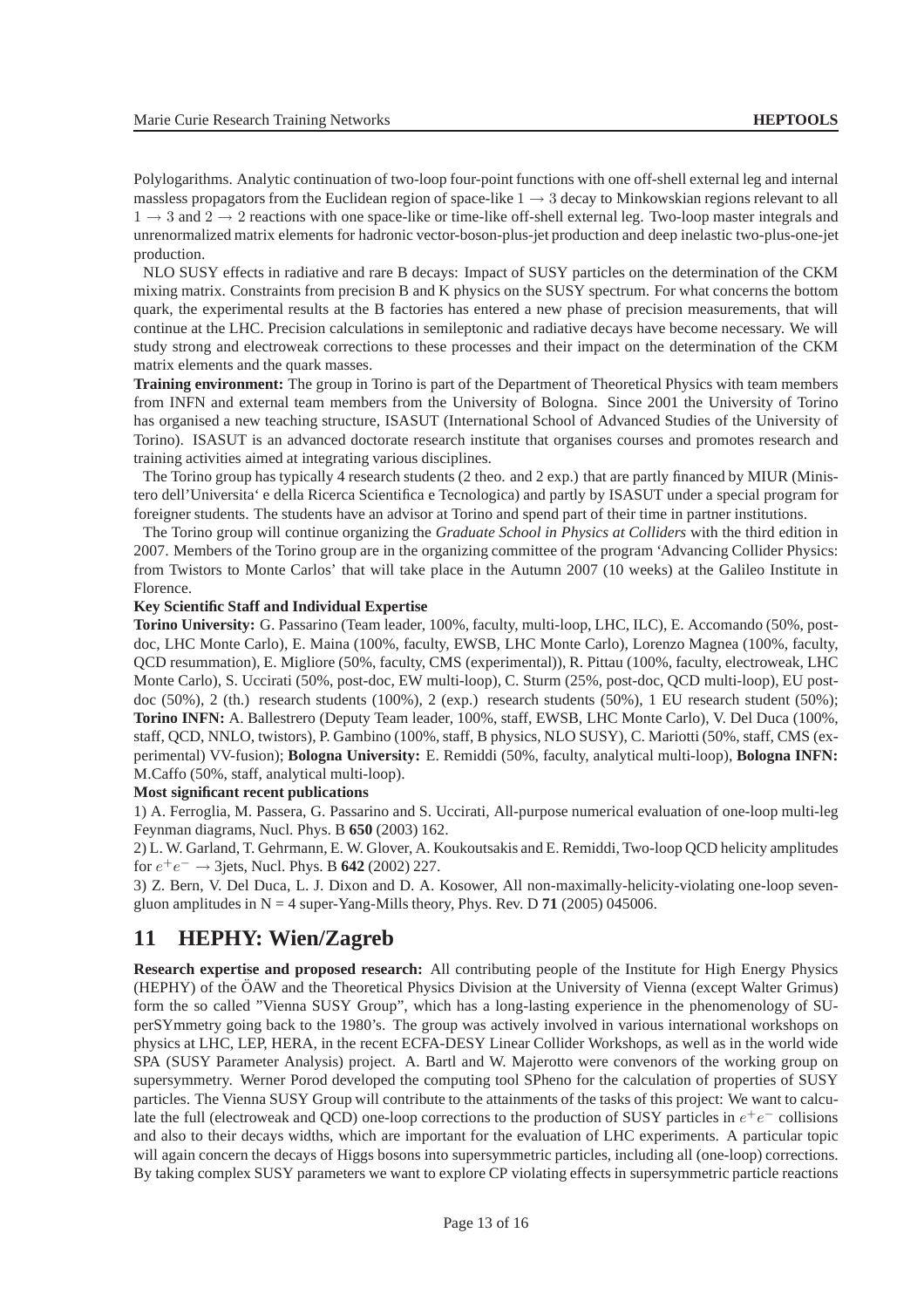at LHC and a future linear collider. By assuming the mass matrices of sleptons non-flavour diagonal, interesting signatures of lepton flavour violation will be studied at future particle colliders. Walter Grimus studies models for neutrino masses and mixing with emphasis on family symmetries. He investigates connections between symmetry groups and features following thereof like maximal atmospheric neutrino mixing, small mixing angle  $\theta_{13}$ , specific neutrino mass spectra, etc. To test the models he considers, apart from results of neutrino oscillation experiments, predictions for neutrinoless double-beta decay, flavour-changing neutral interactions, properties of non-SM particles appearing in the models and leptogenesis.

The group of Josip Trampetić, belonging to the Theoretical Physics Division at the Rudjer Boskovic Institute (IRB) in Zagreb, has experience in electroweak interactions in heavy-quark physics, neutrino physics, soliton physics, as well as in perturbative QCD calculations beyond the leading order. Recently, they concentrated more on the space-time structure at extremely short distances. They have focused on noncommutative space-time and have learned how to handle it in the framework of deformation quantization. They already investigated phenomenological consequences of a number of noncommutative QFT model they constructed. They will continue along this line. Furthermore, the team members are highly experienced in the state of art scientific tools for complex computations. **Training environment:** Staff members of HEPHY and faculty members of the University of Vienna are experienced in teaching and supervising students and post-docs. By concentrating its research on special topics of SUSY, this group is very compact having a strong cooperative spirit. Hence, it offers an excellent training environment for young researchers. The IRB theorists supervise graduate and post-graduate students from the neighbouring University (PMF Zagreb), and organize schools and workshops (Adriatic Meetings and LHC Days-Split), thus offering an environment where students can interact with world-wide recognized theoretical and experimental physicists. **Key Scientific Staff and Individual Expertise**

(keywords: I ∼ SUSY phenomenology, II ∼ radiative corrections in SUSY, III ∼ CP-violation in SUSY, IV ∼ lepton flavour violation, V ∼ R-parity violation in SUSY, VI  $\sim \nu$ -physics, VII ∼ noncommutative OFT)

**HEPHY Vienna:** H. Eberl (80%, node coordinator, staff, I-III), K. Kovařík (80%, post-doc, I,II), W. Majerotto (50%, director of institute, I-IV), C. Weber (80%, post-doc, I,II), 2 graduate students (100%, I-III), 1 EU post-doc (50%), 1 EU graduate student (25%), **University Vienna:** A. Bartl (50%, faculty, I,III,IV), W. Grimus (50%, staff, IV,VI), T. Kernreiter (50%, post-doc, I,III,IV), W. Porod (50%, at present at IFIC Valencia, I,III-V), 1 graduate student (100%,I,III), **IRB Zagreb:** J. Trampetić (100%, team leader, VII), G. Duplančić (50%, staff, VII), B. Melić (50%, deputy team leader, VII), B. Nizić (50%, staff, VII), K. Passek-Kumerički (50%, staff, VII), 1 graduate student (100%,VII)

#### **Most significant recent publications**

1) The Standard Model on Non-Commutative Space-Time: Electroweak Currents and Higgs Sector, B. Melić, K. Passek-Kumerički, J. Trampetić, P. Schupp, M. Wohlgenannt, hep-ph/0502249, EPJ C42, 483 (2005).

2) Precise predictions for chargino and neutralino pair production in  $e^+e^-$  annihilation, W. Öller, H. Eberl, W. Majerotto, hep-ph/0504109, Phys. Rev. D71, 115002 (2005).

3) A model realizing the Harrison-Perkins-Scott lepton mixing matrix, W. Grimus, L. Lavoura, hep-ph/0509239, JHEP 01 (2006) 018

## **12 PSI: Paul Scherrer Institut/Zurich/ETH**

**Research expertise and proposed research:** The PSI team consists of scientists from PSI and the nearby universities in Zurich. It includes practically all leading theorists working on colliders physics in Swiss universities and research centers.

The PSI group has considerable experience in precision calculations for electroweak observables. This includes both QCD corrections and electroweak corrections within the Standard Model and extensions thereof. In the past years, in particular, the electroweak radiative corrections to Higgs-production processes, such as  $e^+e^- \rightarrow \nu \bar{\nu}H, t\bar{t}H$ , and to 4-fermion production in electron-positron annihilation have been calculated and implemented into Monte Carlo generators. These calculations belong to the most involved one-loop calculations in the electroweak Standard Model that have been performed so far and required the improvement of existing and the development of new calculational techniques. Moreover, QCD corrections to the production of Higgs bosons and supersymmetric particles at hadron colliders that are relevant for experiments at Tevatron and LHC have been evaluated. A further important research topic was the investigation of leading-logarithmic electroweak corrections at high energies, and their evaluation for gauge-boson pair production processes at the LHC. The current research interests of the groups at the ETH and the University of Zurich overlap with the programme carried out at PSI. In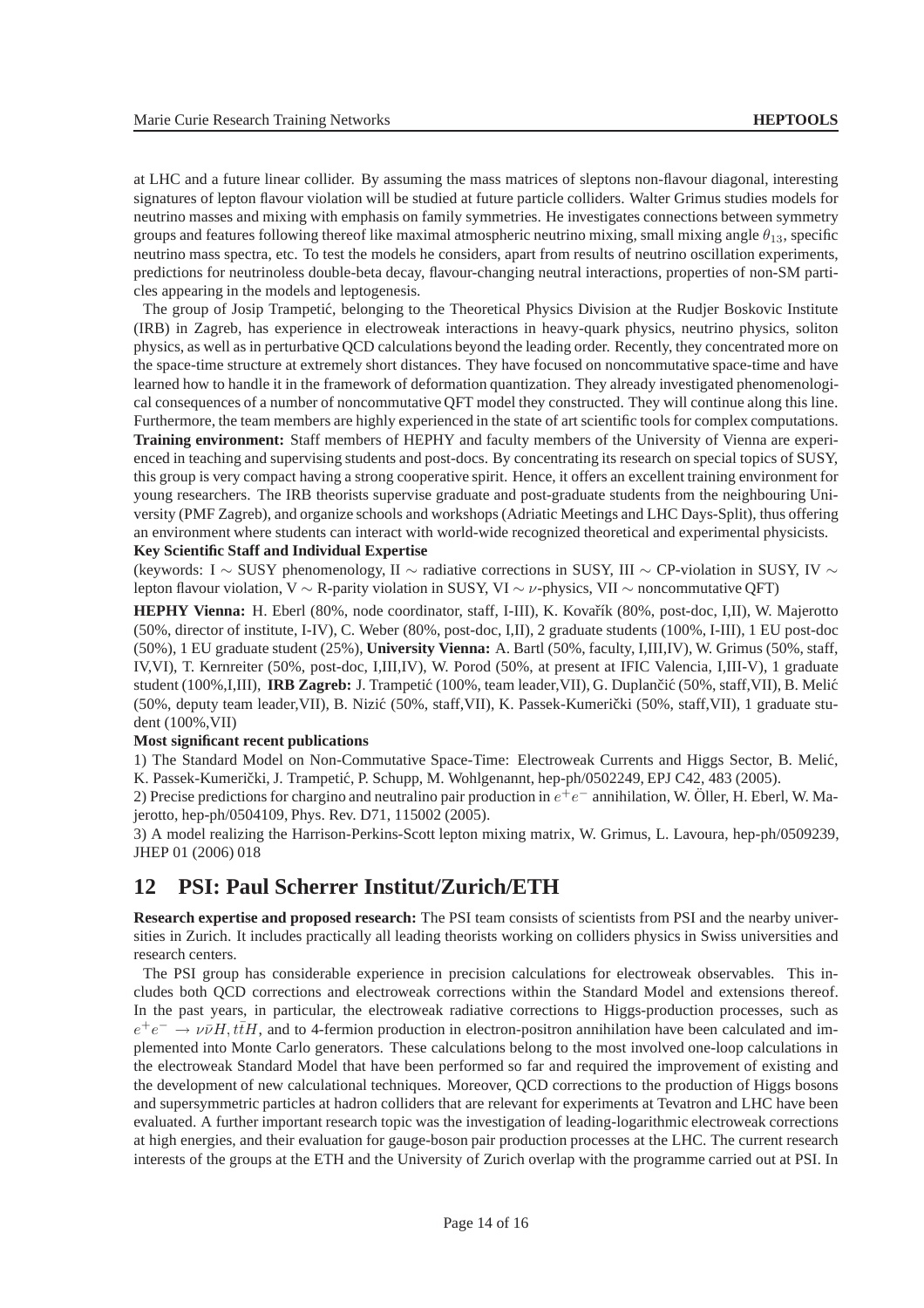particular, research at the University involves the development of new techniques for higher-order corrections in quantum field theory and their application to QCD processes at present and future colliders.

In the future the group will continue to study the physics at hadron colliders (Tevatron, LHC) and electronpositron linear colliders. One central focus will be the evaluation of QCD corrections for the production of Higgs bosons and supersymmetric particles at hadron colliders. Furthermore, electroweak corrections to important processes at the LHC, in particular Higgs-production, will be calculated. A particular interest of the group at the university of Zurich are the QCD two-loop corrections to benchmark processes (jet production and heavy quark pair production) at the LHC. As far as electron-positron physics is concerned, we are planning to complete the calculation of the full electroweak one-loop corrections to four-fermion production processes and to evaluate the leading corrections to six-fermion production processes. Furthermore our group will continue the study of leadinglogarithmic electroweak corrections and try to develop methods for their resummation. All these enterprises require the development of new calculational techniques and tools.

**Training environment:** The Paul Scherrer Institut is an active research center which provides an excellent training environment for young researchers. It offers excellent computing and library facilities. The staff members at PSI and the faculty members at the universities in Zurich are experienced in teaching and supervising students and post-docs. Six post-docs at PSI and at Zurich contribute to the training of the students. Graduate students at PSI typically have an advisor at PSI and one at a ETH or University of Zürich and spend part of their time in both institutes thus profiting from the training opportunities in both places.

The PSI group is closely connected to the University of Zürich and ETH Zürich. A. Denner and M. Spira are regularly lecturing there on QCD, Standard Model, and Physics beyond the Standard Model. The universities in Zürich offer many specialized lectures also on topics in collider physics. The PSI group organizes every two years a particle physics summer school for graduate students in Zuoz, Engadin.

#### **Key Scientific Staff and Individual Expertise**

**PSI**: A. Denner (Team leader, 100%, staff; electroweak precision calculations), M. Spira (Deputy Team leader, 100%, staff; QCD corrections to Higgs and SUSY processes), M. Ciccolini (100%, post-doc; electroweak precision calculations), B. Jantzen (100%, post-doc; leading electroweak logarithms), H. Rzehak (100%, post-doc, supersymmetric corrections), 1 EU post-doc (50%), 1 EU graduate student (50%), 5 research students (100%). **University of Zürich**: T. Gehrmann (60%, faculty; higher order QCD), D. Wyler (30%, faculty; supersymmetry and heavy flavours), A. Freitas (100%, post-doc; higher-order electroweak corrections), A. Ferroglia (60%, postdoc; multi-loop calculations in QCD and electroweak theory), 1 research student (100%). **ETH Zürich**: Z. Kunszt (20%, faculty; QCD corrections), A. Gehrmann-De Ridder (30%, post-doc; collider physics, perturbative QCD), A. Daleo (20%, post-doc; QCD corrections).

#### **Most significant recent publications**

1) Electroweak corrections to charged-current  $e^+e^- \to 4$  fermion processes: technical details and further results, A. Denner, S. Dittmaier, M. Roth, L. H. Wieders, Nucl. Phys. B **724** (2005) 247.

2) NLO QCD corrections to  $t\bar{t}H$  production in hadron collisions, W. Beenakker, S. Dittmaier, M. Krämer, B. Plümper, M. Spira, P. M. Zerwas, Nucl. Phys. B **653** (2003) 151.

3) Antenna subtraction at NNLO, A. Gehrmann-De Ridder, T. Gehrmann, E.W.N. Glover. JHEP **0509** (2005) 056.

## **13 DESY: Zeuthen/Aachen/Dresden/Freiburg/Hamburg**

**Research expertise and proposed research:** DESY will be an Associate Contractor with team members both at Hamburg and Zeuthen, and also from Technical University Dresden and Universities of Aachen and Freiburg.

The team members have particular expertise in precision perturbative calculations in the Standard Model and in supersymmetric theories for physics at LEP, Tevatron, LHC, ILC.

Both the DESY, Aachen and Freiburg teams are expert in complete one- and two-loop calculations and contributed much to the theoretical preparations for the Higgs searches performed at Fermilab and planned at LHC and LC. The DESY team was engaged in the electroweak precision predictions for LEP physics at the Z peak and above. It continues studies for ILC physics as well as QCD precision calculations for HERA and LHC physics: Precise determination of structure functions and of the strong coupling constant. The Dresden group has considerable expertise in the fields of development of full event generators and automatic evaluation of multi-particle cross sections at the tree-level including leading higher order corrections as well.

In the present network we will continue these lines of research but with significantly pronounced use of tools to be created allowing the automated solution of a large part of the calculations. For this, software tools like C++, FORM, MATHEMATICA, MAPLE, QGRAPH, DIANA, etc. have to be combined and supplemented by own